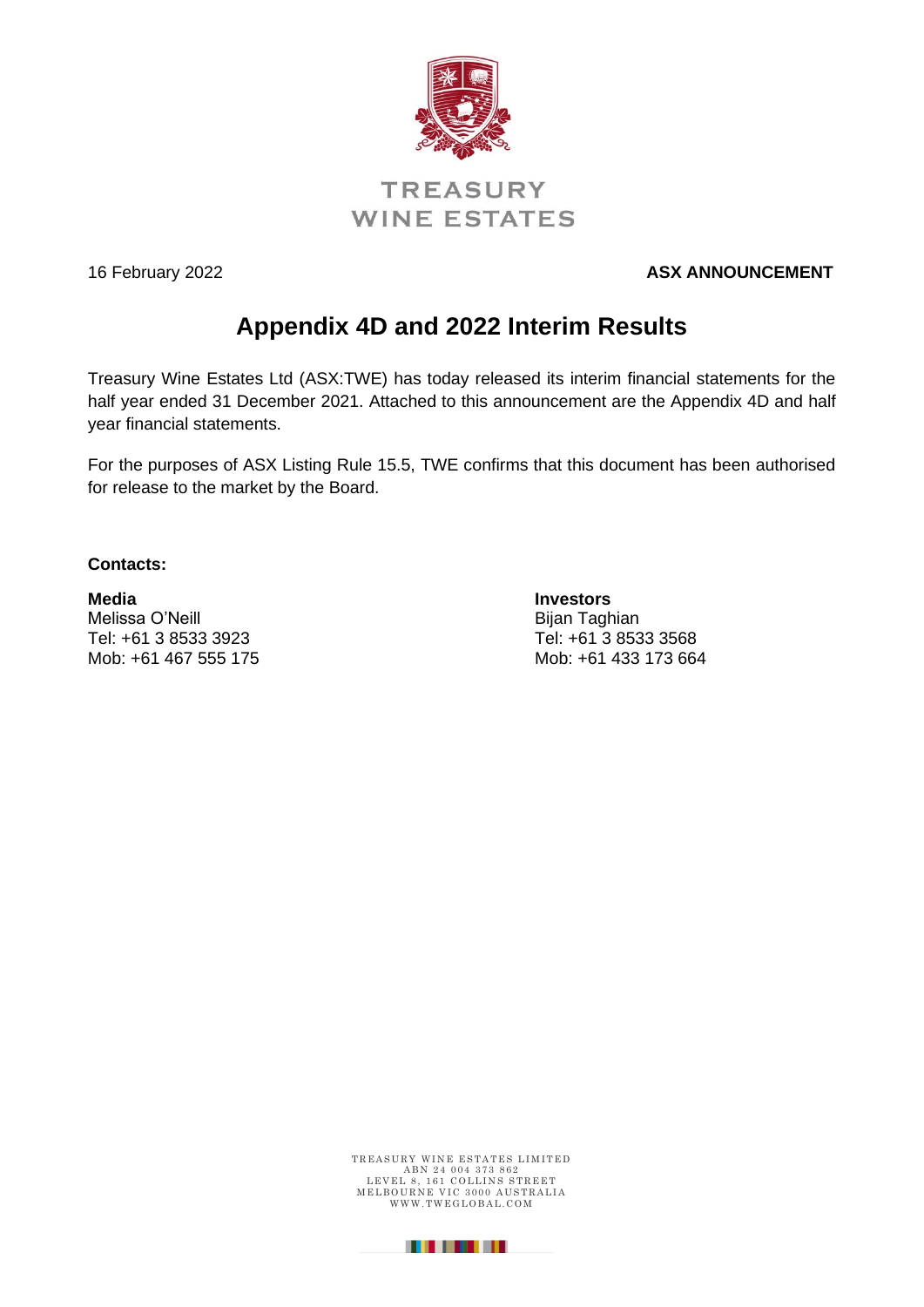# **Appendix 4D**

**Treasury Wine Estates Limited For the half year ended 31 December 2021 ABN 24 004 373 862** 

#### **1. Results for announcement to the market**

| <b>Key information</b>                                                                                | <b>Half</b> year<br>ended<br>31 December<br>2021<br>$\mathbf{\$M}$ | <b>Half</b> year<br>ended<br>31 December<br>2020 <sup>1</sup><br>$\mathbf{\$M}$ | % Change<br>increase/<br>(decrease) | Amount<br>increase/<br>(decrease)<br>$\mathbf{s}$ M |
|-------------------------------------------------------------------------------------------------------|--------------------------------------------------------------------|---------------------------------------------------------------------------------|-------------------------------------|-----------------------------------------------------|
| Revenue from ordinary activities                                                                      | 1,299.3                                                            | 1,424.2                                                                         | $(8.8)\%$                           | (124.9)                                             |
| Profit from ordinary activities after tax attributable<br>to members of Treasury Wine Estates Limited | 109.1                                                              | 118.0                                                                           | $(7.5)\%$                           | (8.9)                                               |
| Net profit for the period attributable to members of<br>Treasury Wine Estates Limited                 | 109.1                                                              | 118.0                                                                           | $(7.5)\%$                           | (8.9)                                               |
| Earnings before interest, tax, SGARA and material<br>items                                            | 262.4                                                              | 281.2                                                                           | (6.7)%                              | (18.8)                                              |

| <b>Earnings per share</b>                                              | <b>Half</b> year<br>ended<br>31 December<br>2021<br>Cents per<br>share | <b>Half</b> year<br>ended<br>31 December<br>2020<br>Cents per<br>share <sup>1</sup> |
|------------------------------------------------------------------------|------------------------------------------------------------------------|-------------------------------------------------------------------------------------|
| Basic earnings per share                                               | 15.1                                                                   | 16.4                                                                                |
| Basic earnings per share, adjusted to exclude SGARA and material items | 22.6                                                                   | 23.9                                                                                |

#### **2. Dividends**

On 16 February 2022, the Board determined to pay an interim dividend of 15 cents per share in respect of the half year ended 31 December 2021. Accordingly, this dividend is not provided for in the balance sheet as at 31 December 2021. The record date for determining an entitlement to receipt of the interim dividend is 3 March 2022 (AEDT) and the dividend is expected to be paid on 1 April 2022.

The Company's Dividend Reinvestment Plan will be in operation for the interim dividend. The last date for receipt of election notices for participation in the Dividend Reinvestment Plan is 4 March 2022 (AEDT).

| <b>Dividends</b>                                                                               | <b>Cents</b> per<br>share | Franking<br>$\%$ |
|------------------------------------------------------------------------------------------------|---------------------------|------------------|
| Interim dividend – half year ended 31 December 2021 (determined subsequent to<br>balance date) | 15                        | 100              |
| Final dividend – year ended 30 June 2021                                                       | 13                        | 100              |
| Interim dividend – half year ended 31 December 2020                                            | 15                        | 100              |

<sup>1</sup> Reported results restated for changes to accounting policies. Refer to note 2(c) for impacts.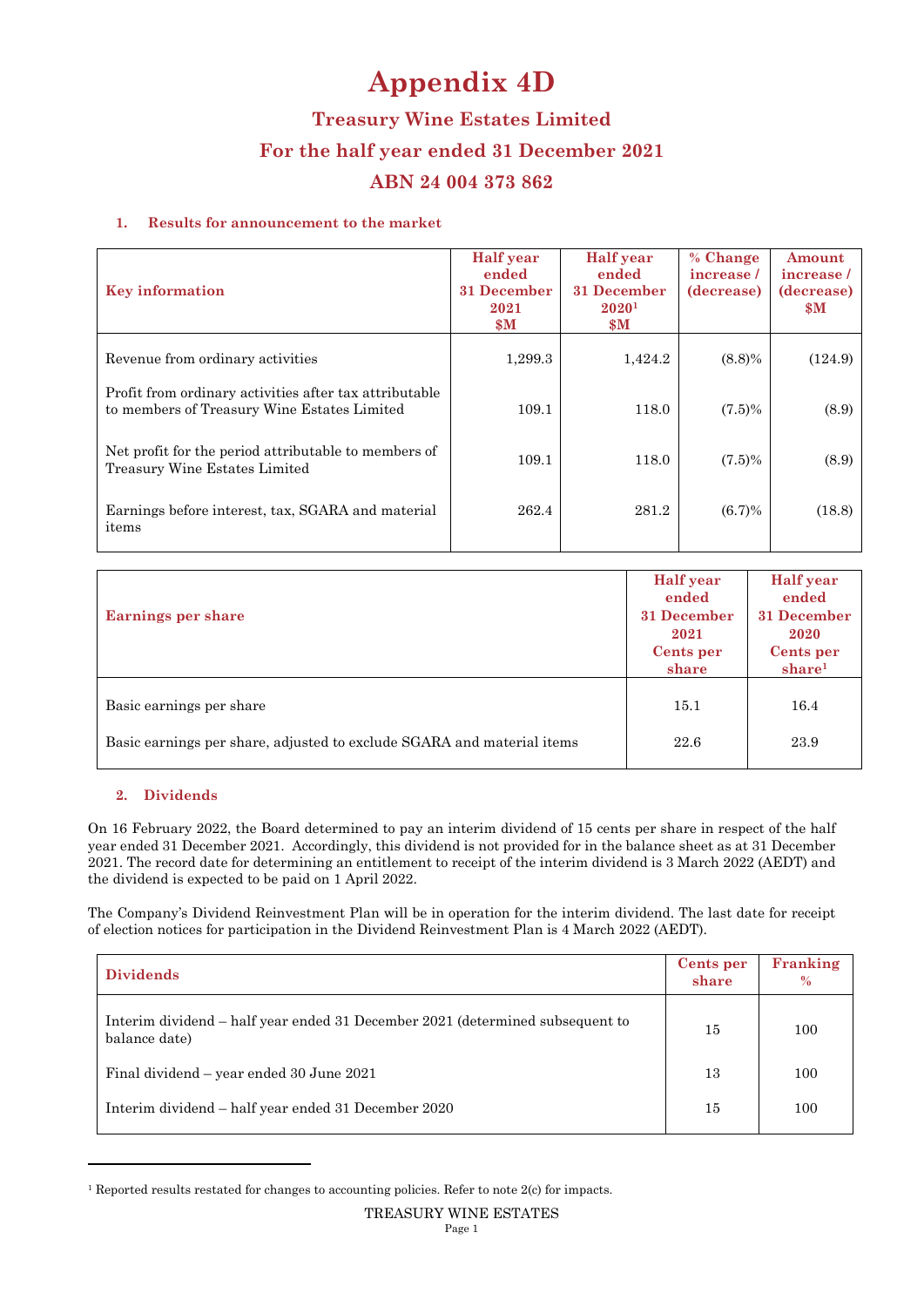# **Appendix 4D**

## **Treasury Wine Estates Limited For the half year ended 31 December 2021 ABN 24 004 373 862**

#### **3. Financial statements**

Please refer to pages 4 through 25 of this report wherein the following are provided:

- Directors' Report;
- Auditor's independence declaration;
- Consolidated statement of profit or loss and other comprehensive income for the half year ended 31 December 2021;
- Consolidated statement of financial position as at 31 December 2021;
- Consolidated statement of changes in equity for the half year ended 31 December 2021;
- Consolidated statement of cash flows for the half year ended 31 December 2021;
- Notes to the consolidated financial statements;
- Directors' Declaration; and
- Independent auditor's review report for the half year ended 31 December 2021.

#### **4. Net tangible asset backing**

| Net tangible asset backing per ordinary share    | As at<br>31<br><b>December</b><br>2021 | As at<br>31<br><b>December</b><br>20201 |
|--------------------------------------------------|----------------------------------------|-----------------------------------------|
| Net tangible asset backing per ordinary<br>share | 3.05                                   | 3.27                                    |

## **5. Associates and joint ventures**

| <b>Investments in Associates and Joint Ventures</b>                                                                                                                                                                                                                                                                                 | As at<br>31<br><b>December</b><br>2021<br>$\boldsymbol{\$M}$ | As at<br>31<br><b>December</b><br>2020<br>$\boldsymbol{\$M}$ |
|-------------------------------------------------------------------------------------------------------------------------------------------------------------------------------------------------------------------------------------------------------------------------------------------------------------------------------------|--------------------------------------------------------------|--------------------------------------------------------------|
| Investments accounted for using the equity method                                                                                                                                                                                                                                                                                   |                                                              | 2.5                                                          |
| Investments in associates and joint venture partnerships are accounted for in the consolidated financial<br>statements using the equity method of accounting. The Group held a 50 percent investment in Fiddlesticks<br>LLC, a company incorporated in the United States of America. On 16 November the Group divested its full 50% |                                                              |                                                              |

investment in Fiddlestix.

<sup>1</sup> Reported results restated for changes to accounting policies. Refer to note 2(c) for impacts.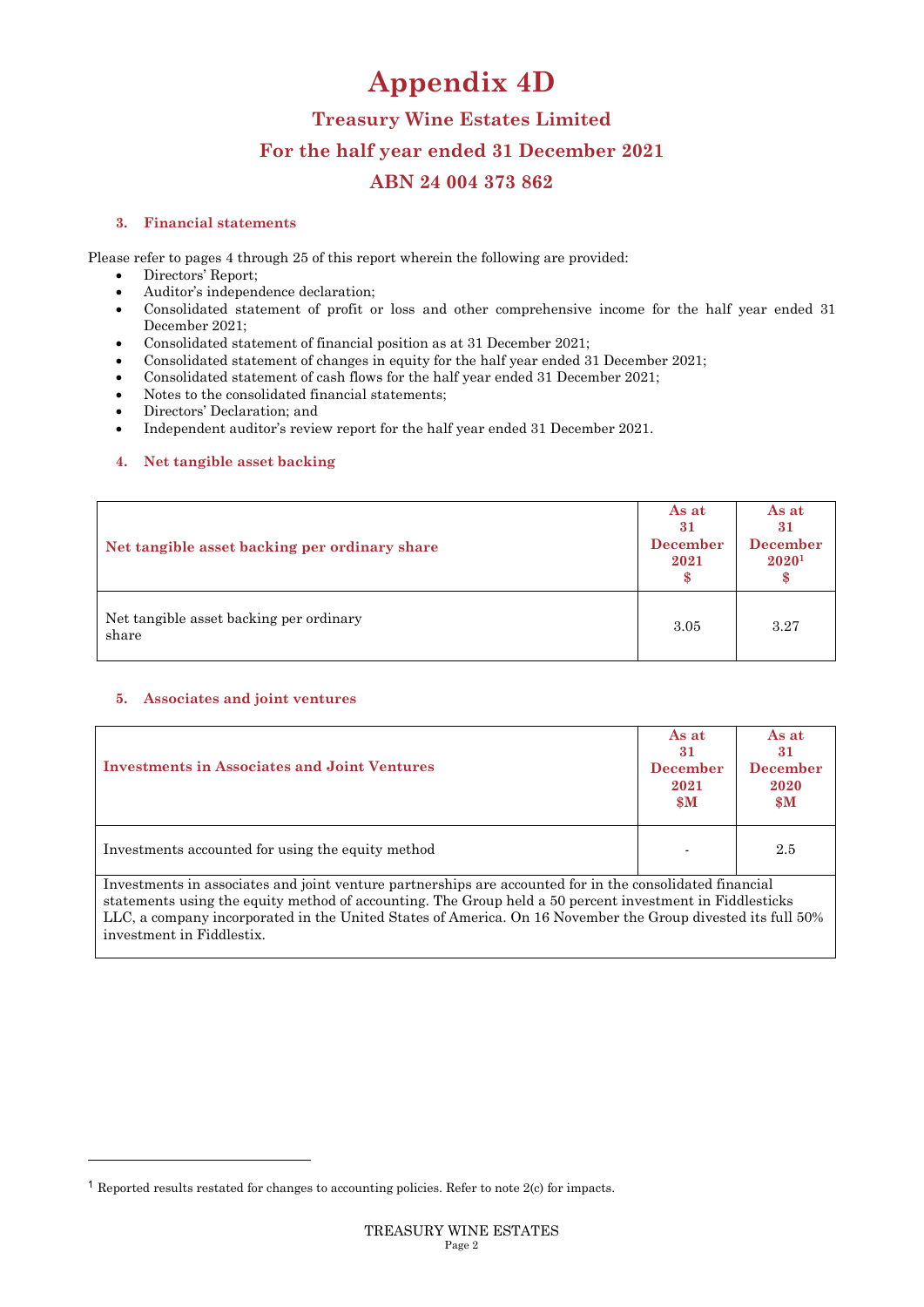# **Appendix 4D**

## **Treasury Wine Estates Limited For the half year ended 31 December 2021 ABN 24 004 373 862**

#### **6. Further information**

Additional Appendix 4D disclosure requirements can be found in the notes to the half-year financial report, the half year Directors' Report and the ASX announcement lodged on16 February 2022.

Further information can be obtained from:

**Media:** 

**Investors:** 

Melissa O'Neill Tel: +61 3 8533 3923 Mob: +61 467 555 175 Bijan Taghian Tel: +61 3 8533 3568 Mob: +61 433 173 664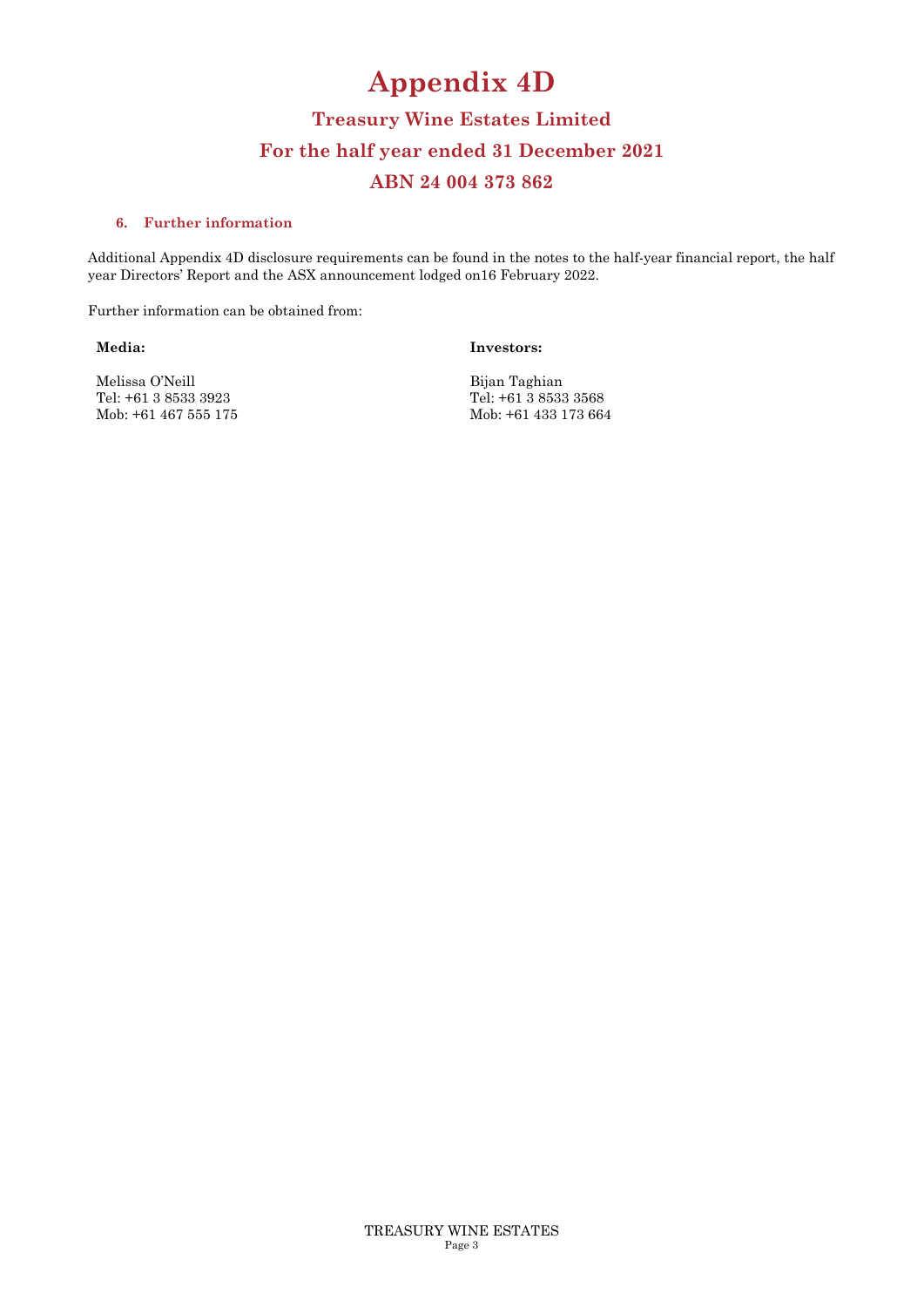## **DIRECTORS' REPORT**

#### **Treasury Wine Estates Limited**

#### **Directors' report For the half year ended 31 December 2021**

The Directors present their report on the consolidated entity ("the Group") comprising Treasury Wine Estates Limited ("the Company") and the entities it controlled at the end of, or during, the half year ended 31 December 2021.

#### **DIRECTORS**

The members of the Board of Directors of Treasury Wine Estates Limited who held office during the half year and as at the date of this report are as follows:

Paul Rayner (Chairman) Tim Ford (Chief Executive Officer) Ed Chan Warwick Every-Burns Garry Hounsell Colleen Jay Antonia Korsanos Lauri Shanahan Louisa Cheang (retired 1 September 2021)

#### **PRINCIPAL ACTIVITIES**

The principal activities of the Group during the period involved the production, marketing and sale of wine.

#### **OPERATING AND FINANCIAL REVIEW**

Financial information in the Operating and Financial Review is based on the reviewed financial statements. Non-IFRS measures have not been subject to audit or review. The non-IFRS measures are used internally by management to assess the performance of the business and make decisions on the allocation of our resources.

A full review of operations of the Group during the half year is contained in the Australian Securities Exchange announcement dated 16 February 2022.

Throughout this review, constant currency assumes current and prior period earnings of foreign operations are translated and cross border transactions are transacted at current year exchange rates.

Net profit after tax attributable to members of Treasury Wine Estates Limited for the half year ended 31 December 2021 was \$109.1 million (2020: \$118.0 million) and reported earnings per share was 15.1 cents per share (2020: 16.3 cents per share).

Net sales revenue (NSR) decreased to \$1,267.0 million (2021: \$1,410.0 million), a decrease of 10.1% reflecting the divestiture of the US Commercial portfolio and the decline in shipments to Mainland China, partly offset by growth in Luxury and Premium portfolio.

Cost of goods sold (COGS) per case increased 9.5% reflecting the portfolio mix improvement, higher COGS from lower yielding vintages, and elevated global supply chain and logistics costs.

Cost of doing business (CODB) improved 8.5% to \$255.3m, driven by lower overheads and brand building investment in Mainland China.

Earnings before interest, tax, SGARA and material items ("EBITS") of \$262.4 million (2021: \$281.2 million) is down by 6.7%. The Group's EBITS margin increased by 0.8ppts to 20.7%.

At 31 December 2021 a pre tax net loss of \$(45.6) million has been recognised as material items in relation to the divestment of US brands and assets (\$(25.8) million), the South Australian luxury winery expansion (\$(5.9) million) and overhead and supply chain restructuring \$(3.4) million and the acquisition of Frank Family Vineyards (\$(10.4) million).

The SGARA loss for the period (AASB 141 Agriculture) was \$(26.2) million (2020: \$(11.9) million loss) reflects reduced intake from the Californian 2021 vintage and lower grape pricing in Australia, partially offset by the unwinding of losses associated with the 2018 and 2019 Californian vintage.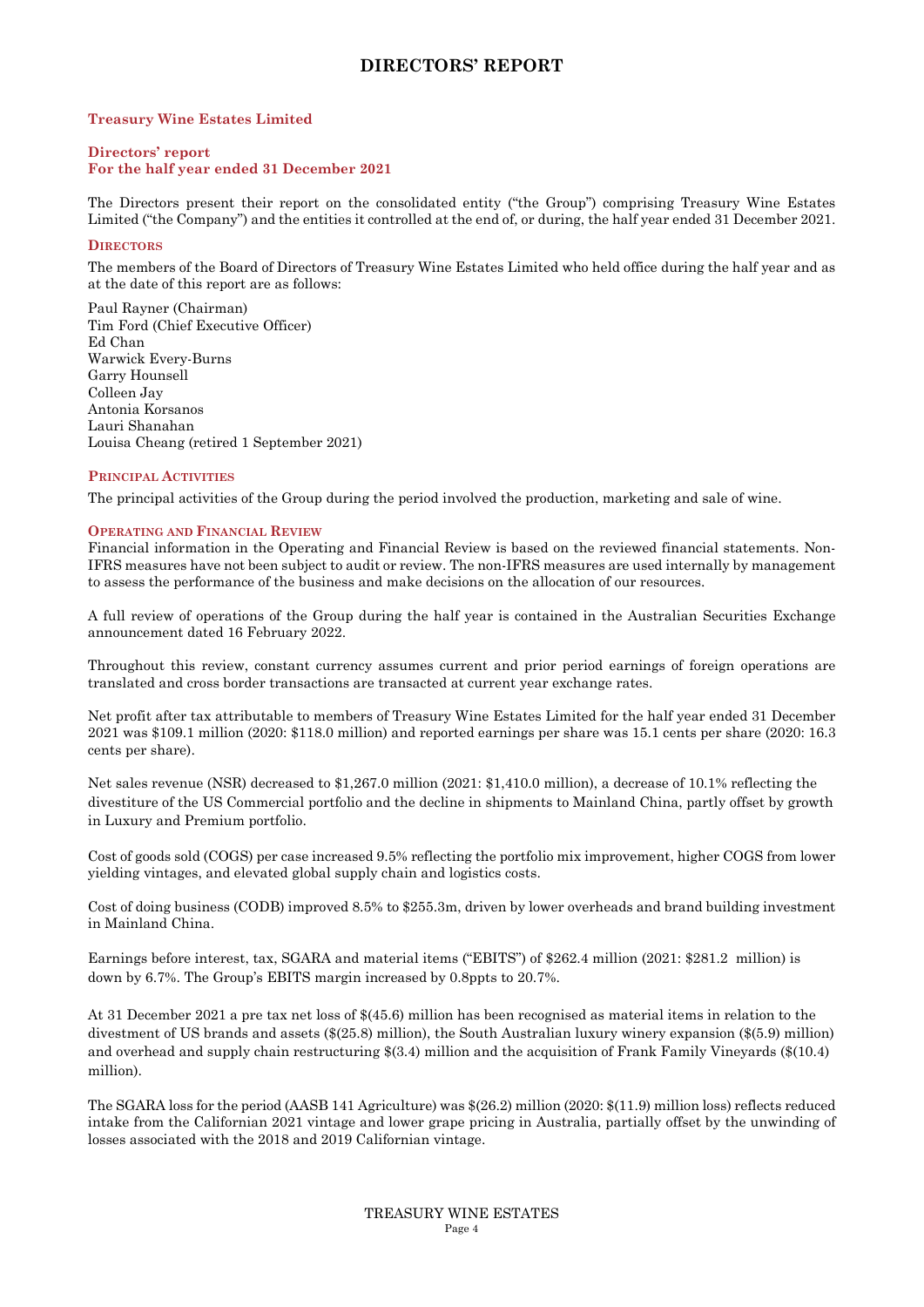## **DIRECTORS' REPORT**

#### **Treasury Wine Estates Limited**

#### **Directors' report For the half year ended 31 December 2021 (continued)**

#### **Events Subsequent to Reporting Date**

The following events have occurred subsequent to 31 December 2021:

1. The Board declared an interim dividend of 15 cents per share (100% franked) on 16 February 2022.

Other than the above, there are no further matters or circumstances which have arisen since 31 December 2021 which have significantly affected or may significantly affect the operations of the Group, the results of those operations or the state of affairs of the Group in subsequent financial periods.

#### **Shares**

The movement in share capital from 30 June 2021 is set out below:

|                                                        | Number of<br>shares<br>(million) |
|--------------------------------------------------------|----------------------------------|
| Balance at 30 June 2021                                | 721.8                            |
| Nil Shares issued for vested Incentive Plans           |                                  |
| Nil Shares issued under the Dividend Reinvestment Plan |                                  |
| Balance at 31 December 2021                            | 721.8                            |

#### **Dividends**

A final dividend in respect of the year ended 30 June 2021 of \$93.8 million (representing a dividend of 13.0 cents per ordinary share) was paid in October 2021. This dividend was 100% franked.

On 16 February 2022, the Board determined to pay an interim dividend of 15 cents per share in respect of the half year ended 31 December 2021. Accordingly, this dividend is not provided for in the balance sheet as at 31 December 2021. The record date for determining an entitlement to receipt of the interim dividend is 3 March 2022 and the dividend is expected to be paid on 1 April 2022.

The Company's Dividend Reinvestment Plan will be in operation for the interim dividend. The last date for receipt of election notices for participation in the Dividend Reinvestment Plan is 4 March 2022.

#### **Auditor Independence**

A copy of the auditor's independence declaration as required under section 307C of the *Corporations Act 2001* is set out on page 6.

#### **Rounding**

The Company is of a kind referred to in *ASIC Corporations (Rounding in Financial/Directors' Reports) Instrument 2016/191.* In accordance with that Instrument, reported amounts have been rounded to the nearest tenth of one million dollars unless otherwise stated.

This report is made in accordance with a resolution of the Board of Directors and is signed for and on behalf of the Directors.

Paul Rayner / **Tim Ford Paul Rayner / Tim Ford** 

Chairman  $\mathcal{U}$  and Chief Executive methods of Managing Director and Chief Executive **Officer** 

16 February 2022 Melbourne, Australia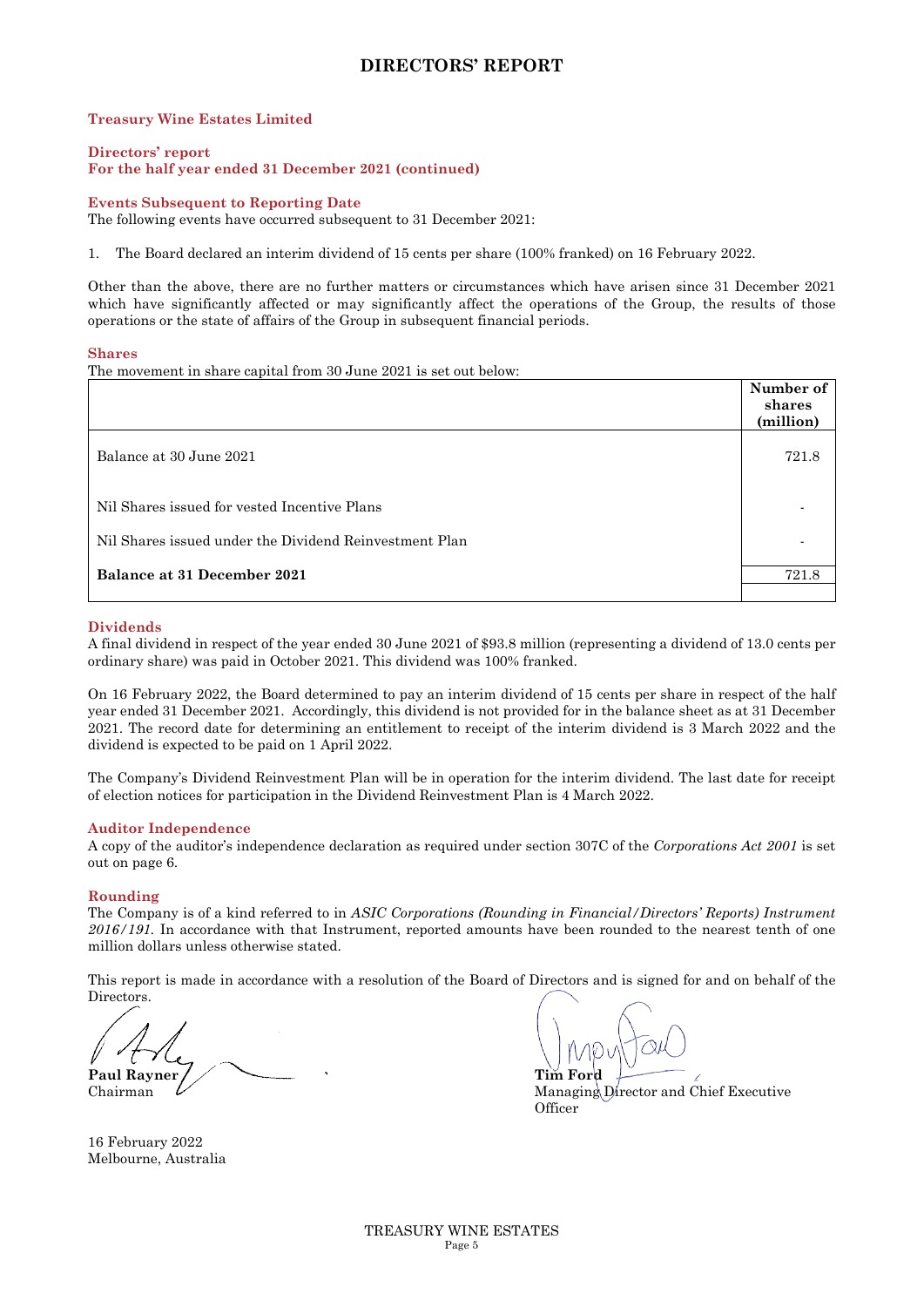

# Lead Auditor's Independence Declaration under Section 307C of the Corporations Act 2001

## To the Directors of Treasury Wine Estates Limited

I declare that, to the best of my knowledge and belief, in relation to the review of Treasury Wine Estates Limited for the half-year ended 31 December 2021 there have been:

- i. no contraventions of the auditor independence requirements as set out in the *Corporations Act 2001* in relation to the review; and
- ii. no contraventions of any applicable code of professional conduct in relation to the review.

Khis

KPMG

Gordon Sangster Partner Melbourne 16 February 2022

KPMG, an Australian partnership and a member firm of the KPMG global organisation of independent member firms affiliated with KPMG International Limited, a private English company limited by guarantee. All rights reserved. The KPMG name and logo are trademarks used under license by the independent member firms of the KPMG global organisation. Liability limited by a scheme approved under Professional Standards Legislation.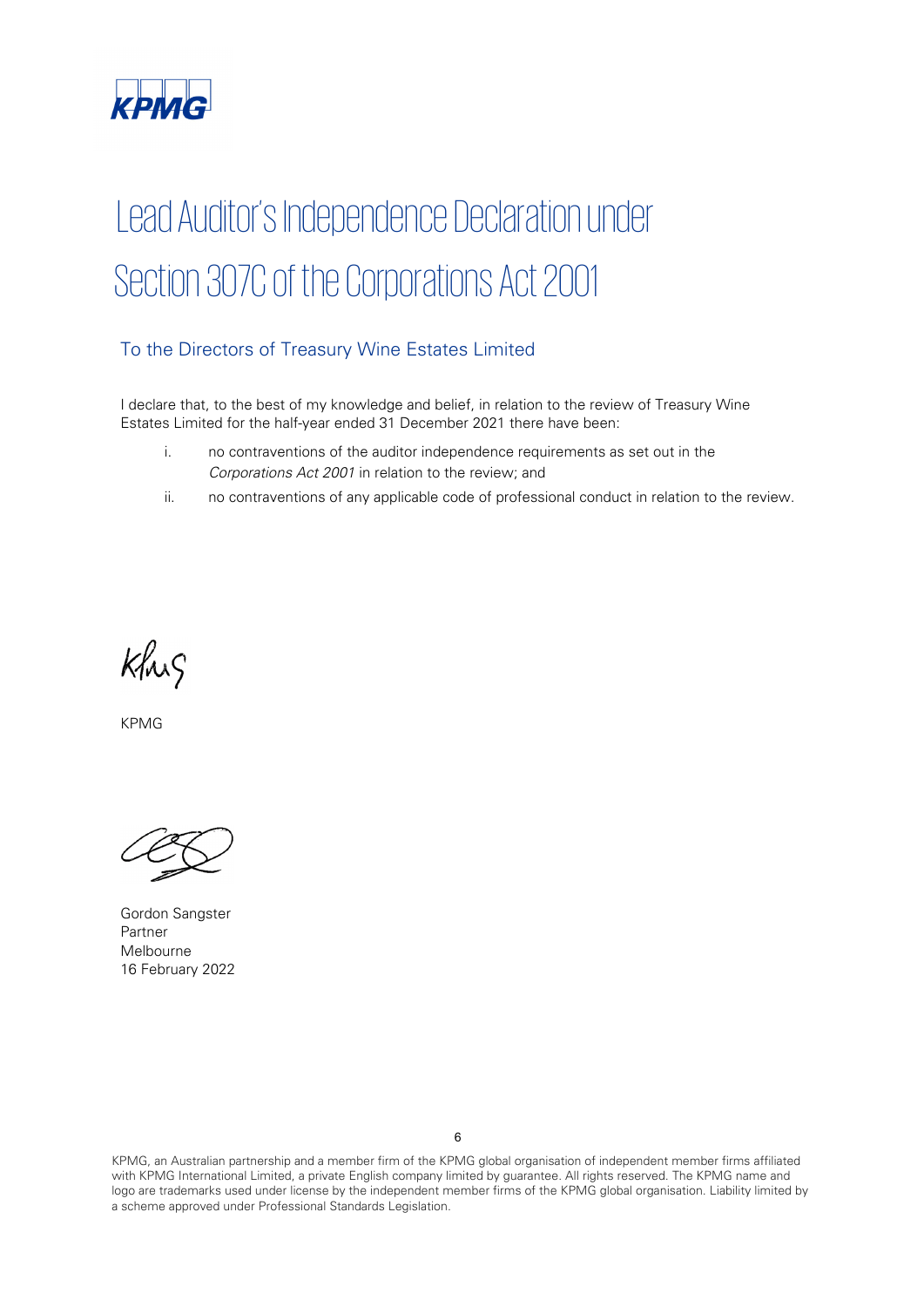#### **CONSOLIDATED STATEMENT OF PROFIT OR LOSS AND OTHER COMPREHENSIVE INCOME**  FOR THE HALF YEAR ENDED 31 DECEMBER 2021

**HALF YEAR 2021 RESTATED<sup>1</sup> 2020 NOTE**  $M$  **\$M**  $M$ Revenue  $\begin{array}{cccc} 4 & 1,299.3 & 1,424.2 \end{array}$  $\cos$  cost of sales (781.6) (875.0) (875.0) **Gross profit 517.7 549.2**  Selling expenses (114.3) (130.9) Marketing expenses  $(71.3)$   $(70.6)$ Administration expenses (72.9) (85.1) Other income / (expenses) (68.5) (53.8) **Profit before tax and finance costs 190.7** 208.8 Finance income 15.3 15.5 Finance costs  $(50.0)$   $(55.3)$ Net finance costs (34.7) **(39.8) (39.8) (39.8) (39.8) Profit before tax** 156.0 169.0 Income tax expense  $(46.9)$  (51.0) **Net profit 109.1 118.0**  Net profit attributable to non-controlling interests Net profit attributable to members of Treasury Wine Estates Limited 109.1 118.0 **Other comprehensive income Items that may subsequently be reclassified to profit or loss**   $\alpha$  Cash flow hedges 2.7 11.8  $\text{Tax on cash flow hedges}$  (2.5) (2.5) Exchange gain / (loss) on translation of foreign operations 45.4 (142.0) Other comprehensive income/(loss) for the year, net of tax 47.3 (132.7) **Total comprehensive income for the year attributable to members of Treasury Wine Estates Limited** 156.4 (14.8) Non-controlling interests Total comprehensive income/(loss) for the year 156.4 (14.8) **Earnings per share for profit attributable to the CENTS CENTS CENTS** CENTS CENTS CENTS CENTS CENTS **ordinary equity holders of the Company PER SHARE PER SHARE PER SHARE** Basic **15.1** 16.4 Diluted 8 **15.1 16.4**

1 Reported result restated for changes to accounting policies. Refer to Note 2(c)

The consolidated statement of profit or loss and other comprehensive income should be read in conjunction with the accompanying notes.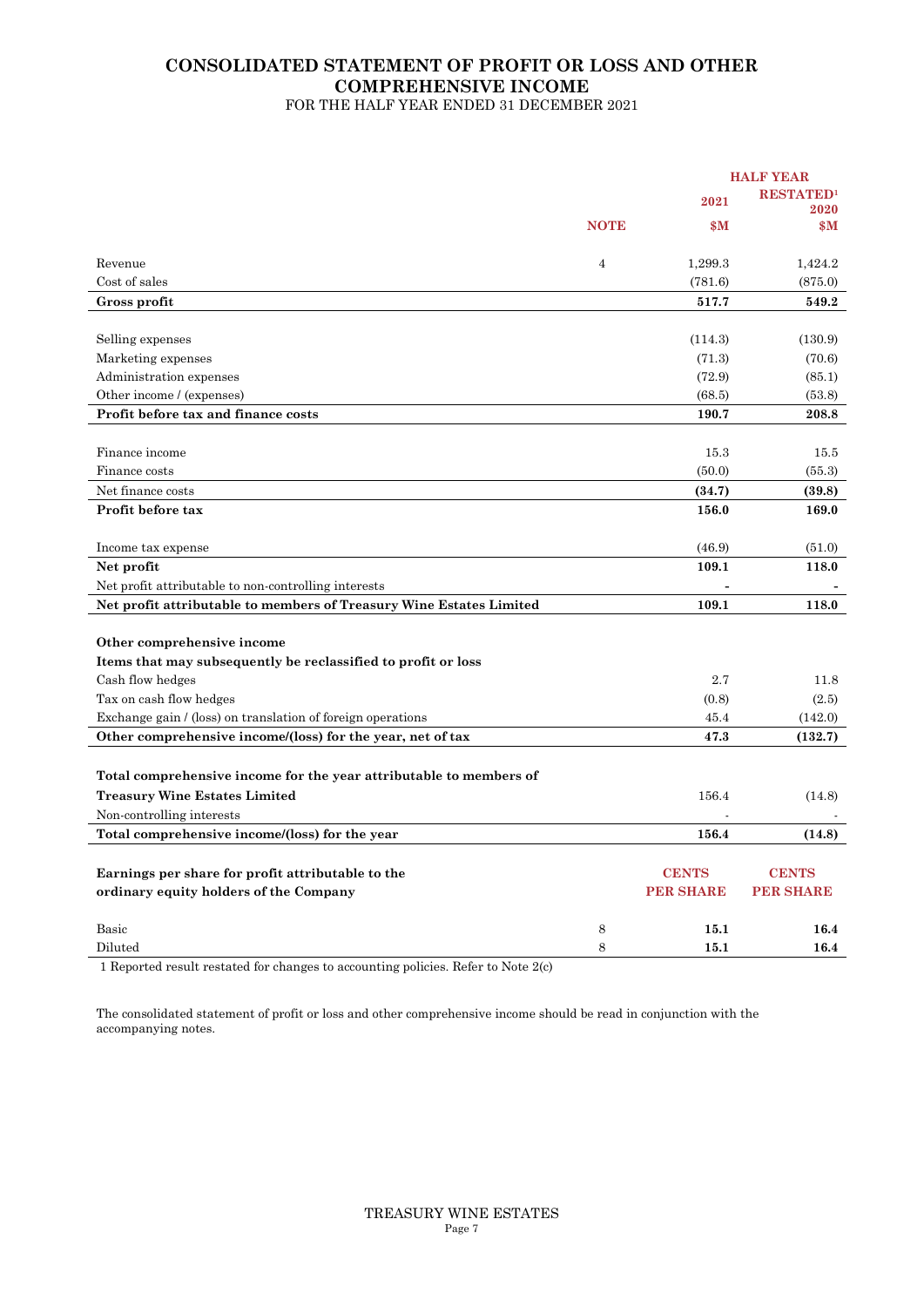## **CONSOLIDATED STATEMENT OF FINANCIAL POSITION**

AS AT 31 DECEMBER 2021

|                                  |             | <b>31 DEC</b><br>2021 | <b>30 JUN</b><br>2021 | <b>RESTATED1</b><br>31 DEC 2020 |
|----------------------------------|-------------|-----------------------|-----------------------|---------------------------------|
|                                  | <b>NOTE</b> | \$M                   | \$M\$                 | \$M\$                           |
| <b>Current assets</b>            |             |                       |                       |                                 |
| Cash and cash equivalents        |             | 616.6                 | 448.1                 | 480.8                           |
| Receivables                      |             | 621.7                 | 621.3                 | 511.0                           |
| Inventories                      |             | 917.2                 | 839.7                 | 826.7                           |
| Assets held for sale             |             | 30.8                  | 140.2                 | 45.7                            |
| Other current assets             |             | 1.9                   | 8.0                   | 12.8                            |
| Total current assets             |             | 2,188.2               | 2,057.3               | 1,877.0                         |
| Non-current assets               |             |                       |                       |                                 |
| Inventories                      |             | 966.7                 | 1,056.8               | 1,041.8                         |
| Property, plant and equipment    |             | 1,392.3               | 1,322.5               | 1,335.7                         |
| Right of use assets              |             | 436.3                 | 448.4                 | 475.5                           |
| Agricultural assets              |             | 29.5                  | 33.8                  | 40.7                            |
| Intangible assets                |             | 1,456.6               | 1,155.5               | 1,169.6                         |
| Deferred tax assets              |             | 172.6                 | 183.7                 | 166.6                           |
| Other non-current assets         |             | 21.2                  | 26.2                  | 40.2                            |
| <b>Total non-current assets</b>  |             | 4,475.2               | 4,226.9               | 4,270.1                         |
| <b>Total assets</b>              |             | 6,663.4               | 6,284.2               | 6,147.1                         |
| <b>Current liabilities</b>       |             |                       |                       |                                 |
| Trade and other payables         |             | 686.8                 | 703.6                 | 673.0                           |
| Current tax liabilities          |             | 18.8                  | 21.1                  | 6.5                             |
| Provisions                       |             | 95.7                  | 100.0                 | 48.9                            |
| Borrowings                       | 9           | 55.5                  | 53.1                  | 53.7                            |
| Other current liabilities        |             | 3.9                   | 0.7                   | 4.0                             |
| <b>Total current liabilities</b> |             | 860.7                 | 878.5                 | 786.1                           |
| Non-current liabilities          |             |                       |                       |                                 |
| <b>Borrowings</b>                | 9           | 1,817.7               | 1,474.7               | 1,489.2                         |
| Deferred tax liabilities         |             | 305.8                 | 309.6                 | 299.8                           |
| Other non-current liabilities    |             | 18.7                  | 30.2                  | 41.3                            |
| Total non-current liabilities    |             | 2,142.2               | 1,814.5               | 1,830.3                         |
| <b>Total liabilities</b>         |             | 3,002.9               | 2,693.0               | 2,616.4                         |
| Net assets                       |             | 3,660.5               | 3,591.2               | 3,530.7                         |
| Equity                           |             |                       |                       |                                 |
| Contributed equity               | 10          | 3,280.7               | 3,280.7               | 3,276.0                         |
| Reserves                         |             | (34.0)                | (88.0)                | (120.9)                         |
| Retained earnings                |             | 409.7                 | 394.4                 | 371.5                           |
| Total parent entity interest     |             | 3,656.4               | 3,587.1               | 3,526.6                         |
| Non-controlling interests        |             | 4.1                   | 4.1                   | 4.1                             |
| <b>Total equity</b>              |             | 3,660.5               | 3,591.2               | 3,530.7                         |

1 Reported result restated for changes to accounting policies. Refer to Note 2(c)

The consolidated statement of financial position should be read in conjunction with the accompanying notes.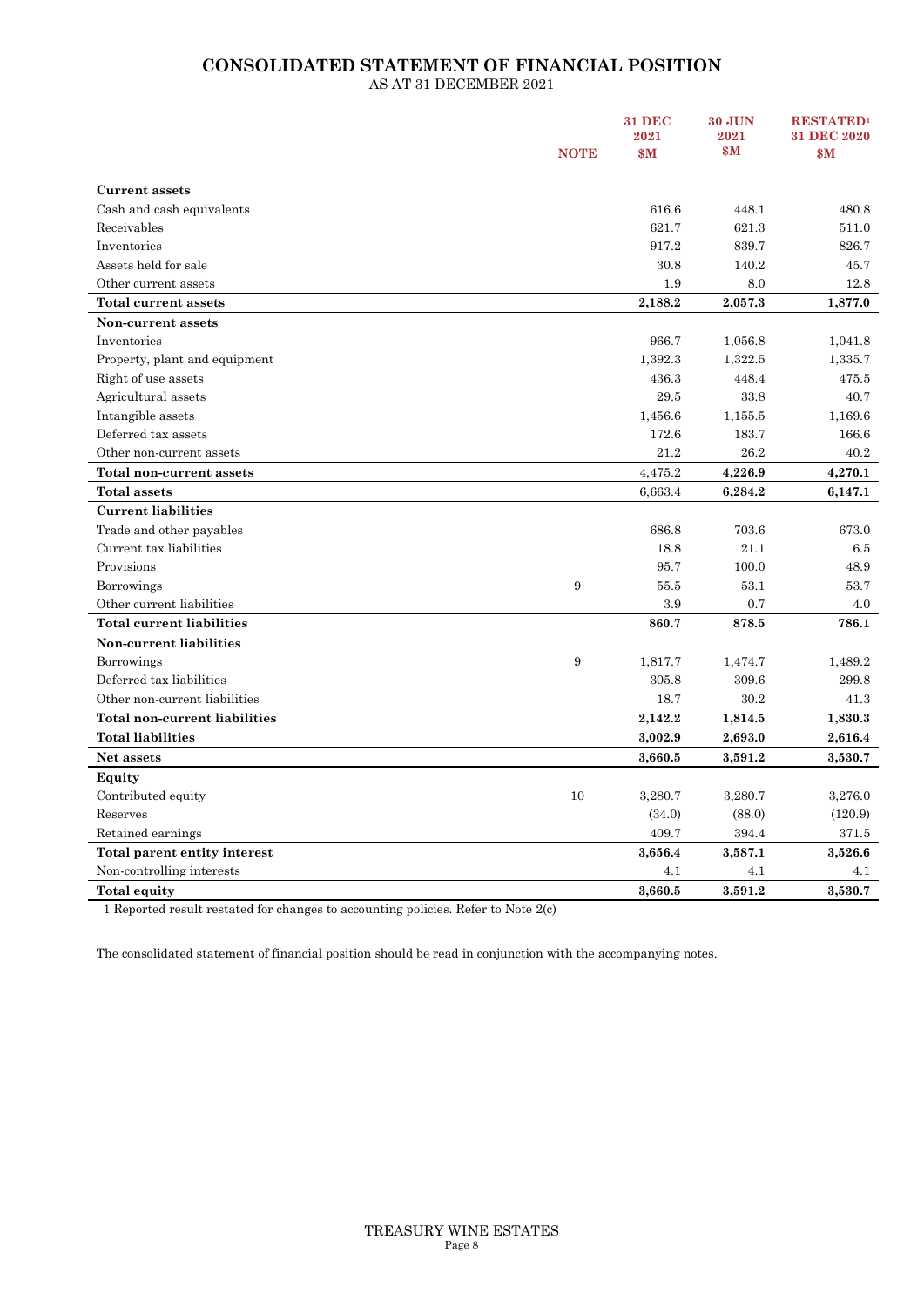## **CONSOLIDATED STATEMENT OF CHANGES IN EQUITY**

FOR THE HALF YEAR ENDED 31 DECEMBER 2021

|                                                |                    |                          | <b>FOREIGN</b>     |                          |              |                          |               |
|------------------------------------------------|--------------------|--------------------------|--------------------|--------------------------|--------------|--------------------------|---------------|
|                                                |                    |                          | <b>CURRENCY</b>    |                          |              | NON-                     |               |
|                                                | <b>CONTRIBUTED</b> | <b>RETAINED</b>          | <b>TRANSLATION</b> | <b>OTHER</b>             |              | <b>CONTROLLING</b>       | <b>TOTAL</b>  |
|                                                | <b>EQUITY</b>      | <b>EARNINGS</b>          | <b>RESERVE</b>     | <b>RESERVES</b>          | <b>TOTAL</b> | <b>INTERESTS</b>         | <b>EQUITY</b> |
|                                                | \$M                | \$M                      | \$M                | \$M                      | \$M          | $\mathbf{\$M}$           | \$M\$         |
| Balance at 30 June 2020 <sup>1</sup>           | 3,269.8            | 311.3                    | 86.6               | (74.6)                   | 3,593.1      | 4.1                      | 3,597.2       |
| Profit for the year                            |                    | 118.0                    |                    |                          | 118.0        |                          | 118.0         |
| Total other comprehensive income/(loss)        | $\blacksquare$     |                          | (142.0)            | 9.3                      | (132.7)      | $\sim$                   | (132.7)       |
| Total comprehensive income/(loss) for the year | $\sim$             | 118.0                    | (142.0)            | 9.3                      | (14.8)       | $\overline{\phantom{a}}$ | (14.8)        |
| Transactions with owners in their capacity     |                    |                          |                    |                          |              |                          |               |
| as owners directly in equity                   |                    |                          |                    |                          |              |                          |               |
| Share based payment expense                    |                    |                          |                    | 4.8                      | 4.8          |                          | 4.8           |
| Vested deferred shares and share rights        | 3.6                |                          |                    | (5.0)                    | (1.4)        |                          | (1.4)         |
| Dividends to owners of the Company             | 2.6                | (57.7)                   |                    | $\overline{\phantom{a}}$ | (55.1)       |                          | (55.1)        |
| Balance at 31 December 2020                    | 3,276.0            | 371.5                    | (55.4)             | (65.5)                   | 3,526.6      | 4.1                      | 3,530.7       |
| Balance at 30 June 2021 <sup>1</sup>           | 3,280.7            | 394.4                    | (22.4)             | (65.6)                   | 3,587.1      | 4.1                      | 3,591.2       |
| Profit for the year                            |                    | 109.1                    |                    |                          | 109.1        |                          | 109.1         |
| Total other comprehensive income/(loss)        |                    | $\overline{\phantom{a}}$ | 45.4               | 1.9                      | 47.3         | $\overline{\phantom{a}}$ | 47.3          |
| Total comprehensive income/(loss) for the year | $\blacksquare$     | 109.1                    | 45.4               | 1.9                      | 156.4        | $\sim$                   | 156.4         |
| Transactions with owners in their capacity     |                    |                          |                    |                          |              |                          |               |
| as owners directly in equity                   |                    |                          |                    |                          |              |                          |               |
| Share based payment expense                    |                    |                          |                    | 7.5                      | 7.5          |                          | 7.5           |
| Vested deferred shares and share rights        |                    |                          |                    | (0.8)                    | (0.8)        |                          | (0.8)         |
| Dividends to owners of the Company             |                    | (93.8)                   |                    |                          | (93.8)       |                          | (93.8)        |
| Balance at 31 December 2021                    | 3,280.7            | 409.7                    | 23.0               | (57.0)                   | 3,656.4      | 4.1                      | 3,660.5       |

1 Reported result restated for changes to accounting policies. Refer to Note 2(c)

The consolidated statement of changes in equity should be read in conjunction with the accompanying notes.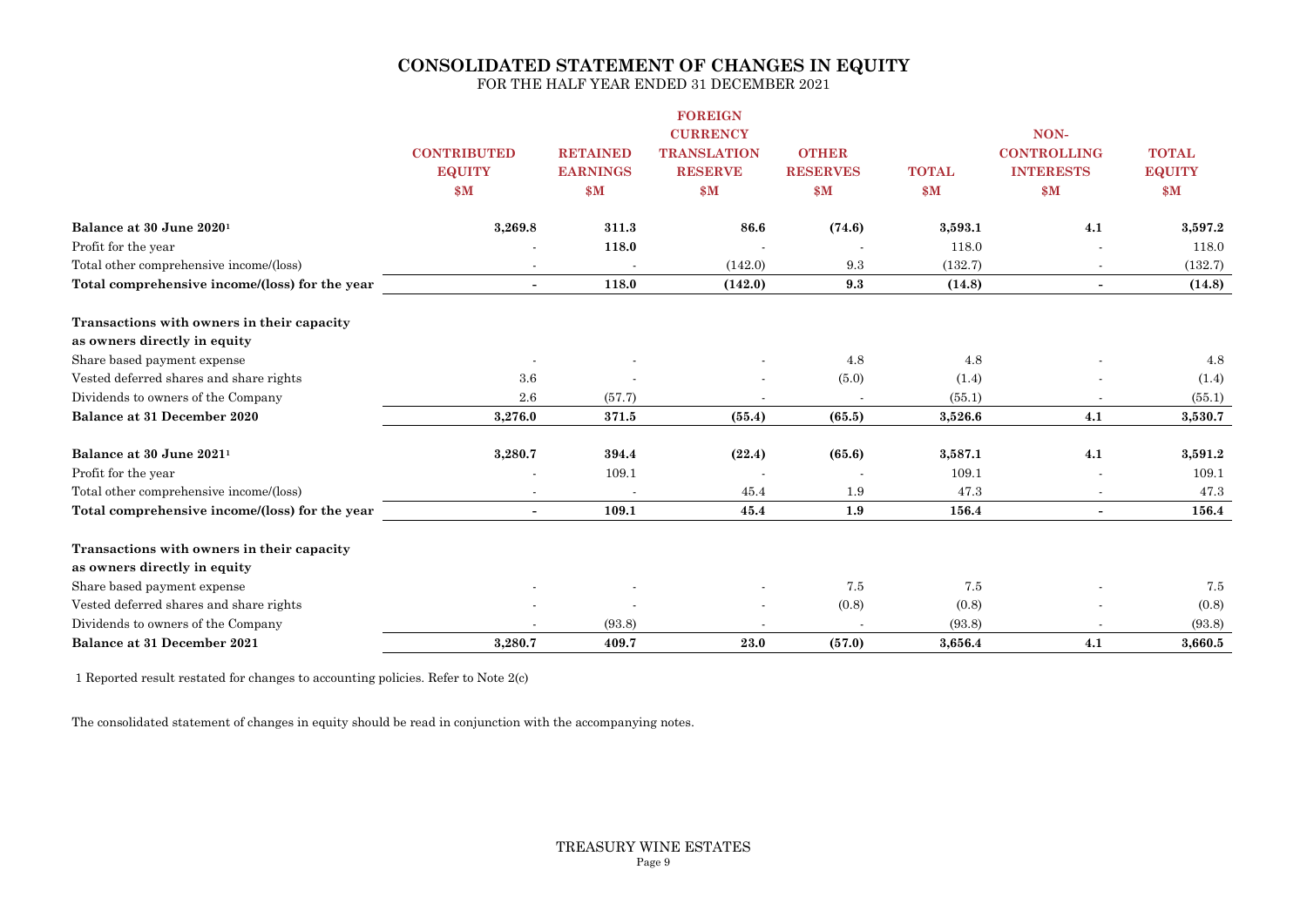## **CONSOLIDATED STATEMENT OF CASH FLOWS**

## FOR THE HALF YEAR ENDED 31 DECEMBER 2021

|                                                                                   | <b>HALF YEAR</b> |                          |  |
|-----------------------------------------------------------------------------------|------------------|--------------------------|--|
|                                                                                   | 2021             | <b>RESTATED1</b><br>2020 |  |
|                                                                                   | \$M              | $\mathbf{\$M}$           |  |
|                                                                                   | <b>INFLOWS/</b>  | <b>INFLOWS/</b>          |  |
|                                                                                   | (OUTFLOWS)       | (OUTFLOWS)               |  |
| Cash flows from operating activities                                              |                  |                          |  |
| Receipts from customers                                                           | 1,719.7          | 1,878.5                  |  |
| Payments to suppliers, governments and employees                                  | (1, 304.1)       | (1,436.3)                |  |
| Borrowing costs paid                                                              | (2.4)            | (3.6)                    |  |
| Income taxes paid                                                                 | (50.9)           | (81.1)                   |  |
| Interest paid                                                                     | (31.8)           | (36.0)                   |  |
| Net cash flows from operating activities                                          | 330.5            | 321.5                    |  |
|                                                                                   |                  |                          |  |
| Cash flows from investing activities                                              |                  |                          |  |
| Payments for property, plant, and equipment                                       | (56.1)           | (57.7)                   |  |
| Payments for intangible assets                                                    | (2.5)            | (5.3)                    |  |
| Proceeds from sale of property, plant and equipment                               | 116.1            | 59.6                     |  |
| Business acquisitions, net of cash acquired                                       | (429.0)          |                          |  |
| Net cash flows used in investing activities                                       | (371.5)          | (3.4)                    |  |
|                                                                                   |                  |                          |  |
| Cash flows from financing activities                                              |                  |                          |  |
| Proceeds from issue of shares net of transaction costs                            | (10.3)           | 0.9                      |  |
| Dividend payments                                                                 | (93.8)           | (55.1)                   |  |
| Proceeds from borrowings                                                          | 335.0            | 217.4                    |  |
| Repayment of borrowings                                                           | (27.9)           | (435.1)                  |  |
| Purchase of shares – employee equity plans                                        |                  |                          |  |
| Net cash flows used in financing activities                                       | 203.0            | (271.9)                  |  |
| Total cash flows from activities                                                  | 162.0            | 46.2                     |  |
| Cash and cash equivalents at the beginning of the year                            | 448.1            | 449.1                    |  |
| Effects of exchange rate changes on foreign currency cash flows and cash balances | 6.5              | (14.5)                   |  |
| Cash and cash equivalents at end of the year                                      | 616.6            | 480.8                    |  |

1 Reported result restated for changes to accounting policies. Refer to Note 2(c)

The consolidated statement of cash flows should be read in conjunction with the accompanying notes.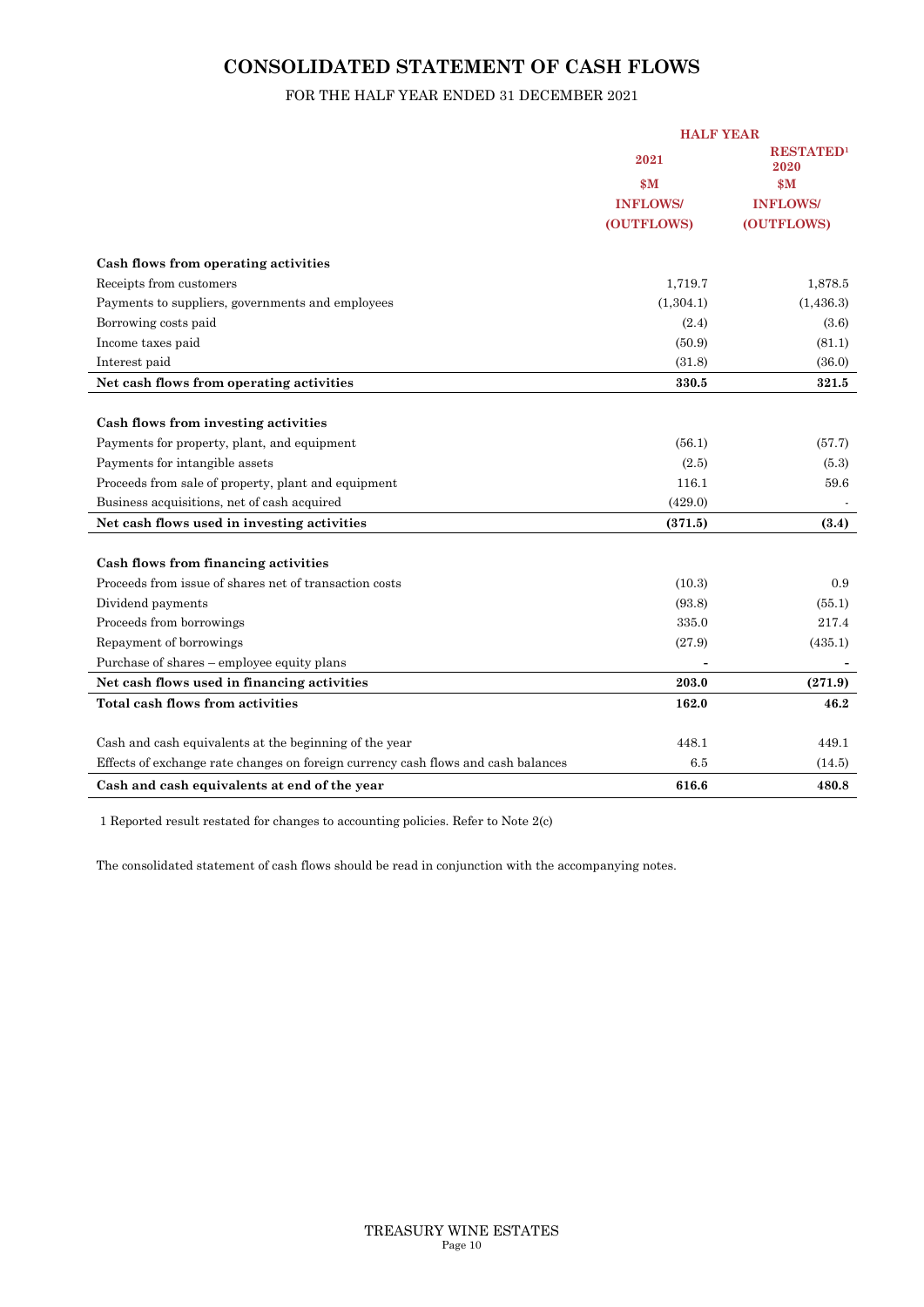## FOR THE HALF YEAR ENDED 31 DECEMBER 2021

#### **NOTE 1 – CORPORATE INFORMATION**

The financial report of Treasury Wine Estates Limited ("the Company") and of its controlled entities (collectively "the Group") for the half year ended 31 December 2021 was authorised for issue in accordance with a resolution of Directors on 16 February 2022. Treasury Wine Estates Limited is a for profit company incorporated and domiciled in Australia and limited by shares which are publicly traded on the Australian Securities Exchange (ASX).

#### **NOTE 2 – SUMMARY OF SIGNIFICANT ACCOUNTING POLICIES**

#### **(a) Statement of compliance**

The financial report for the half year ended 31 December 2021 has been prepared in accordance with Australian Accounting Standard AASB 134 *Interim Financial Reporting* and the *Corporations Act 2001* and was approved by the Board of Directors on 16 February 2022.

This financial report does not include all the notes of the type normally included in an annual financial report and therefore cannot be expected to provide as full an understanding of the financial performance, financial position and cash flows of the Group as the annual financial report. Accordingly, this report should be read in conjunction with the annual financial report for the year ended 30 June 2021 and any public announcements made by the Company in accordance with the continuous disclosure obligations arising under ASX listing rules.

#### **(b) Basis of preparation**

This report:

- Has been prepared on a historical cost basis, except for derivative financial instruments and assets classified as held for sale, agricultural produce and assets, and assets and liabilities acquired in a business combination which have been measured at fair value; and
- Is presented in Australian dollars with all values rounded to the nearest tenth of one million dollars unless otherwise stated, in accordance with *ASIC Corporations (Rounding in Financial/Directors' Reports) Instrument 2016/191.*

Other than as described in Note 2(c) the accounting policies are consistent with those applied in the previous financial year.

Line items labelled 'other' on the faces of the consolidated financial statements comprise miscellaneous income, expenses, assets, liabilities or cash flows which individually or in aggregate are not considered material to warrant separate disclosures.

#### **COVID-19 considerations**

The ongoing COVID-19 pandemic has continued to result in estimation uncertainty in the preparation of the half year financial report statements, generally, due to the impact of the following factors:

- The extent and duration of actions by governments, businesses and consumers to contain the spread of the virus;
- The extent and duration of the expected economic downturn. This includes the disruption to capital markets, deteriorating credit, higher unemployment, and changes in consumer discretionary spending behaviours; and
- The effectiveness of government measures that have and will be put in place to support businesses and consumers through this disruption and economic downturn.

During H1 F22, the Group experienced the following impacts on its operations and financial statements as a result of these factors:

- Governments continued to take varying approaches to management of the virus in each of TWE's markets. In general, retail and e-commerce channels remained open and other channels (including restaurants, bars, cellar doors and travel retail) re-opening occurring at different rates across individual markets.
- In the majority of TWE's markets, governments started to phase out fiscal and economic stimulus packages.
- Agricultural activities (including wine production) has generally been considered an essential service in all of the Group's key sourcing regions. No material interruptions encountered through global operations, however the Group experienced rising costs and some delays to the completion of major capital projects.

In respect of this financial report, the impact of COVID-19 is primarily relevant to estimates of future performance which is in turn relevant to the areas of impairment of non-financial assets, net realisable value of inventory, recoverability of receivables and recoverability of income tax losses. Other areas of estimates, judgements and assumptions for the Group are not impacted by estimates of future performance.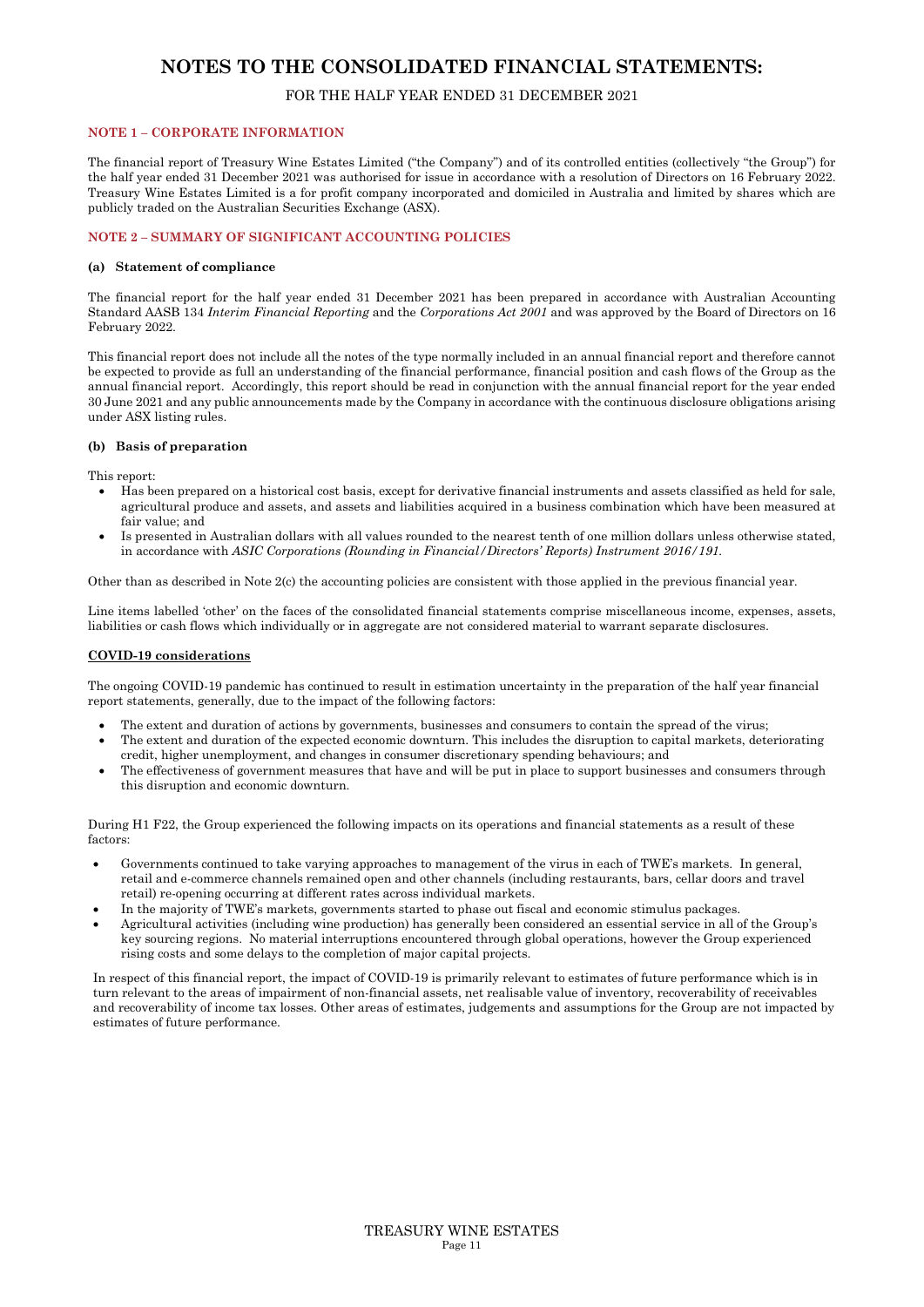#### FOR THE HALF YEAR ENDED 31 DECEMBER 2021

#### **NOTE 2 – SUMMARY OF SIGNIFICANT ACCOUNTING POLICIES (CONTINUED)**

In making estimates of future performance, the following assumptions and judgements in relation to the potential impact of COVID-19 have been applied by the Group. Actual results may differ from these estimates under different assumptions and conditions.

- Retail and e-commerce channels are assumed to remain open at the levels as at 31 December 2021, in all regions.
- All regions will continue a phased 're-opening' of previously closed or partially closed channels (bars, restaurants, cellar doors, travel retail) to pre-COVID-19 levels at a progressive rate.
- Government fiscal and economic stimulus packages continue to be phased out as economies return to historical output levels.
- Agricultural activities (including wine production) continue to be considered an essential service in all the Group's key sourcing regions.
- Global supply chains are expected to remain disrupted, with the potential for elevated costs during that period.

As noted above, the Group assumes a trend of general recovery. Whilst further virus outbreaks may occur in some regions, the progressive deployment of vaccines in key markets is expected to support recovery and the assumptions applied by the Group.

Key assumptions and judgements have been stress tested for the impacts of COVID-19 with further downside sensitivity. As a result, more extensive changes in assumptions have been considered and disclosed in the financial statements.

Further details on the estimates, judgements and assumptions applied by the Group within these Financial statements are included within the relevant Notes, including sensitivities applied to ensure financial statements and disclosures are appropriate.

#### **(c) New standards adopted**

Since 30 June 2021, the Group has not adopted any new or amended accounting standards.

#### **IFRIC agenda decision Configuration or Customisation Costs in a Cloud Computing Arrangement (IAS 38 Intangible Assets)**

The International Financial Reporting Standards Interpretations Committee (IFRIC) has issued two final agenda decisions which impact SaaS arrangements:

- Customer's right to receive access to the supplier's software hosted on the cloud (March 2019) this decision considers whether a customer receives a software asset at the contract commencement date or a service over the contract term.
- Configuration or customisation costs in a cloud computing arrangement (April 2021) this decision discusses whether configuration or customisation expenditure relating to SaaS arrangements can be recognised as an intangible asset and if not, over what period the expenditure is expensed.

The adoption of the above agenda decisions has resulted in the immediate recognition of certain configuration and customisation costs as an expense in the Statement of Comprehensive Income, impacting prior periods presented.

#### **Impact of adopting new policies**

The group adopted this change in accounting policy for the year ended 30 June 2021. The inputs to the half year ended 31 December 2020 are summarised below. Only restated lines have been included in the tables below.

#### **CONSOLIDATED STATEMENT OF PROFIT OR LOSS AND OTHER COMPREHENSIVE INCOME (EXTRACT)**

Operating profit has been restated to remove amortisation expense on previously capitalised intangible assets that do not meet the requirements of the IFRIC agenda decision, and to recognise previously capitalised costs incurred as an expense in the year that do not meet the requirements of the IFRIC agenda decision. Adjustments to tax are due to the change in profit before tax.

|                                                                                                     | <b>31 DECEMBER</b><br>2020<br><b>REPORTED</b><br>$\mathbf{\$M}$ | <b>INCREASE</b><br>(DECREASE)<br><b>SM</b> | <b>31 DECEMBER</b><br>2020<br><b>RESTATED</b><br>$\mathbf{S} \mathbf{M}$ |
|-----------------------------------------------------------------------------------------------------|-----------------------------------------------------------------|--------------------------------------------|--------------------------------------------------------------------------|
| Administration expenses                                                                             | (79.7)                                                          | (5.4)                                      | (85.1)                                                                   |
| Other income / (expenses)                                                                           | (56.3)                                                          | 2.5                                        | (53.8)                                                                   |
| Profit before tax and finance costs                                                                 | 211.7                                                           | (2.9)                                      | 208.8                                                                    |
| Income tax expense                                                                                  | (51.0)                                                          |                                            | (51.0)                                                                   |
| Net profit attributed to members of Treasury Wine<br><b>Estates Limited</b>                         | 120.9                                                           | (2.9)                                      | 118.0                                                                    |
| Other comprehensive income for the year, net of tax                                                 | (132.7)                                                         |                                            | (132.7)                                                                  |
| Total comprehensive income for the year attributable<br>to members of Treasury Wine Estates Limited | (11.8)                                                          | (2.9)                                      | (14.8)                                                                   |
| Total comprehensive income for the year                                                             | (11.8)                                                          | (2.9)                                      | (14.8)                                                                   |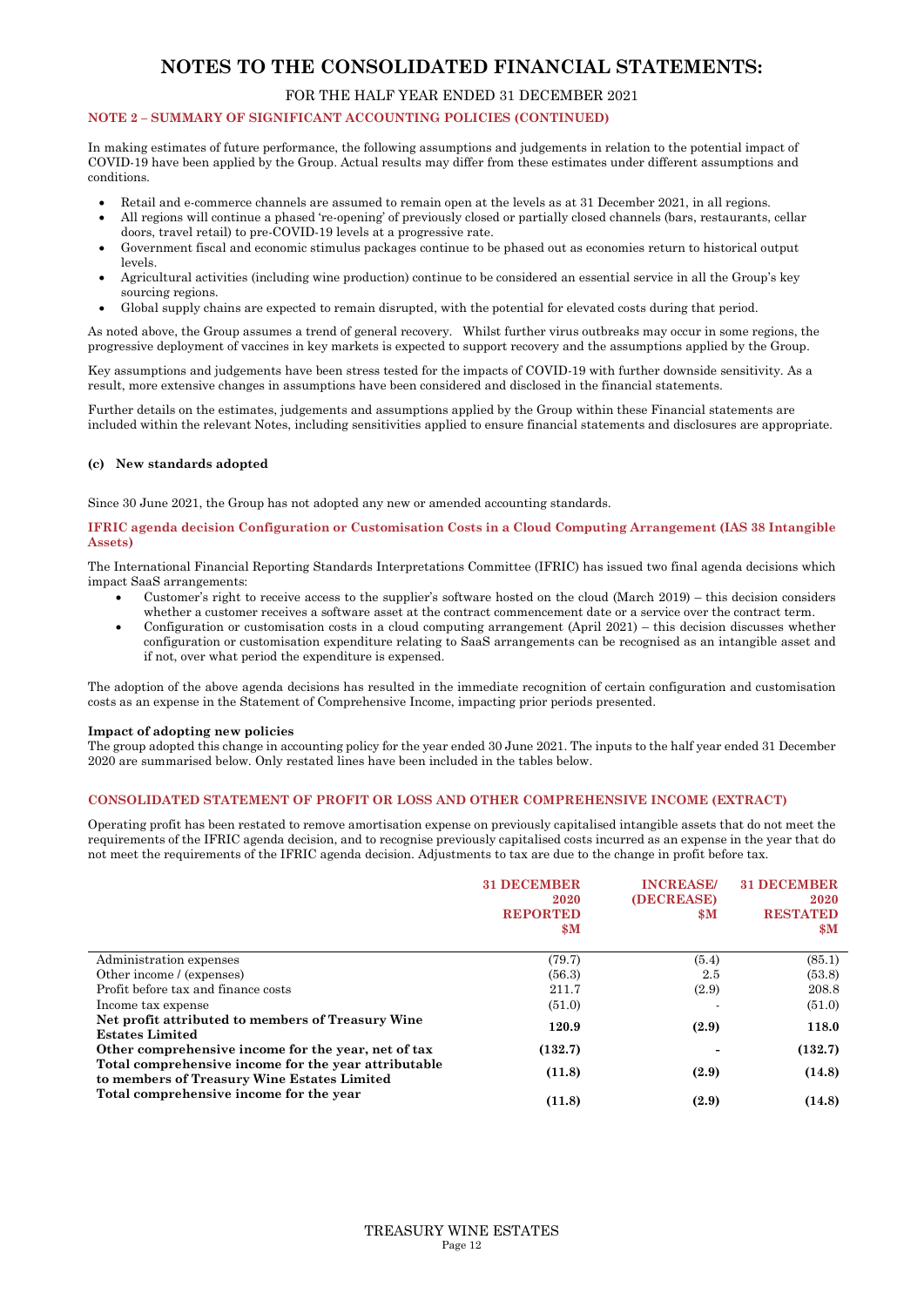#### FOR THE HALF YEAR ENDED 31 DECEMBER 2021

|                                                                 | <b>31 DECEMBER</b> |                  | <b>31 DECEMBER</b> |
|-----------------------------------------------------------------|--------------------|------------------|--------------------|
|                                                                 | 2020               |                  | 2020               |
|                                                                 | <b>REPORTED</b>    |                  | <b>RESTATED</b>    |
|                                                                 | <b>CENTS PER</b>   | <b>INCREASE/</b> | <b>CENTS PER</b>   |
|                                                                 | <b>SHARE</b>       | (DECREASE)       | <b>SHARE</b>       |
| Earnings per share for profit attributed to the ordinary equity |                    |                  |                    |
| holders of the Company                                          |                    |                  |                    |
| Basic                                                           | 16.8               | (0.4)            | 16.4               |
| Diluted<br>$\blacksquare$                                       | 16.7               | (0.3)            | 16.4               |

#### **CONSOLIDATED STATEMENT OF FINANCIAL POSITION (EXTRACT)**

The Group derecognised previously capitalised intangible assets that do not meet the requirements of the IFRIC agenda decision. Deferred tax adjustments are due to timing differences arising from the derecognition of intangible assets. Shareholders equity has been restated to reflect the cumulative impact of the IFRIC agenda decision on retained earnings.

|                     | <b>31 DECEMBER 2020</b><br><b>REPORTED</b><br>$\mathbf{\$M}$ | <b>INCREASE/</b><br>(DECREASE)<br>\$M\$ | <b>31 DECEMBER</b><br>2020<br><b>RESTATED</b><br>$\mathbf{\$M}$ |
|---------------------|--------------------------------------------------------------|-----------------------------------------|-----------------------------------------------------------------|
| Assets              |                                                              |                                         |                                                                 |
| Intangible assets   | 1,208.9                                                      | (39.3)                                  | 1,169.6                                                         |
| Deferred tax assets | 156.5                                                        | 10.1                                    | 166.6                                                           |
| Equity              |                                                              |                                         |                                                                 |
| Retained earnings   | 400.7                                                        | (29.2)                                  | 371.5                                                           |

#### **CONSOLIDATED STATEMENT OF CASH FLOWS (EXTRACT)**

There is no impact on overall cash flows of the Group from the change in accounting policy. Payments for intangible assets that do not meet the requirements of the IFRIC agenda decision have been reclassified from investing activities to Payments to suppliers, governments and employees in operating activities.

|                                                                                    | <b>31 DECEMBER 2020</b><br><b>REPORTED</b><br>$\mathbf{\$M}$ | <b>INCREASE/</b><br>(DECREASE)<br>$\mathbf{\$M}$ | <b>DECEMBER</b><br>2020<br><b>RESTATED</b><br>$\mathbf{\$M}$ |
|------------------------------------------------------------------------------------|--------------------------------------------------------------|--------------------------------------------------|--------------------------------------------------------------|
| Payments to suppliers, governments and employees<br>Payments for intangible assets | (1,430.9)                                                    | (5.4)                                            | (1, 436.3)                                                   |
|                                                                                    | (10.7)                                                       | 5.4                                              | (5.3)                                                        |

We have not disclosed the impact of the IFRIC agenda decision on the Segment information presented in Note 3, because it has been updated in line with the Group's new internal management structure which is different to that presented at 31 December 2020.

#### **(d) Issued but not yet effective accounting standards**

The following relevant accounting standards have recently been issued or amended but are not yet effective and have not been adopted for this half year reporting period. This is not expected to have a material impact to the Group.

| Reference          | Title                                                                               | Application    |
|--------------------|-------------------------------------------------------------------------------------|----------------|
| AASB 2014-10       | Amendments to AASB - Sale or Contribution of Assets between an Investor and its     | 1 January 2022 |
|                    | Associate or Joint Venture                                                          |                |
| AASB 2015-10       | Amendments to AASB - Effective Date of Amendments to AASB 10 and AASB 128           | 1 January 2022 |
| AASB 2017-5        | Amendments to AASB - Effective Date of Amendments to AASB 10 and AASB 128 and       | 1 January 2022 |
|                    | Editorial Corrections                                                               |                |
| AASB 2020-3        | Amendments to AASB - Annual Improvements 2018-2020 and Other Amendments             | 1 January 2022 |
| AASB 2020-1        | Amendments to AASB - Classification of Liabilities as Current or Non-Current        | 1 January 2023 |
| AASB 2020-6        | Amendments to AASB - Classification of Liabilities as Current or Non-current -      | 1 January 2023 |
|                    | Deferral of Effective Date                                                          |                |
| AASB <sub>17</sub> | Insurance Contracts                                                                 | 1 January 2023 |
| AASB 2020-5        | Amendments to AASB - Insurance Contracts                                            | 1 January 2023 |
| AASB 2021-2        | Amendments to AASB - Disclosure of Accounting Policies and Definition of Accounting | 1 January 2023 |
|                    | Estimates                                                                           |                |
| AASB 2021-5        | Amendments to AASB - Deferred Tax related to Assets and Liabilities arising from a  | 1 January 2023 |
|                    | single transaction                                                                  |                |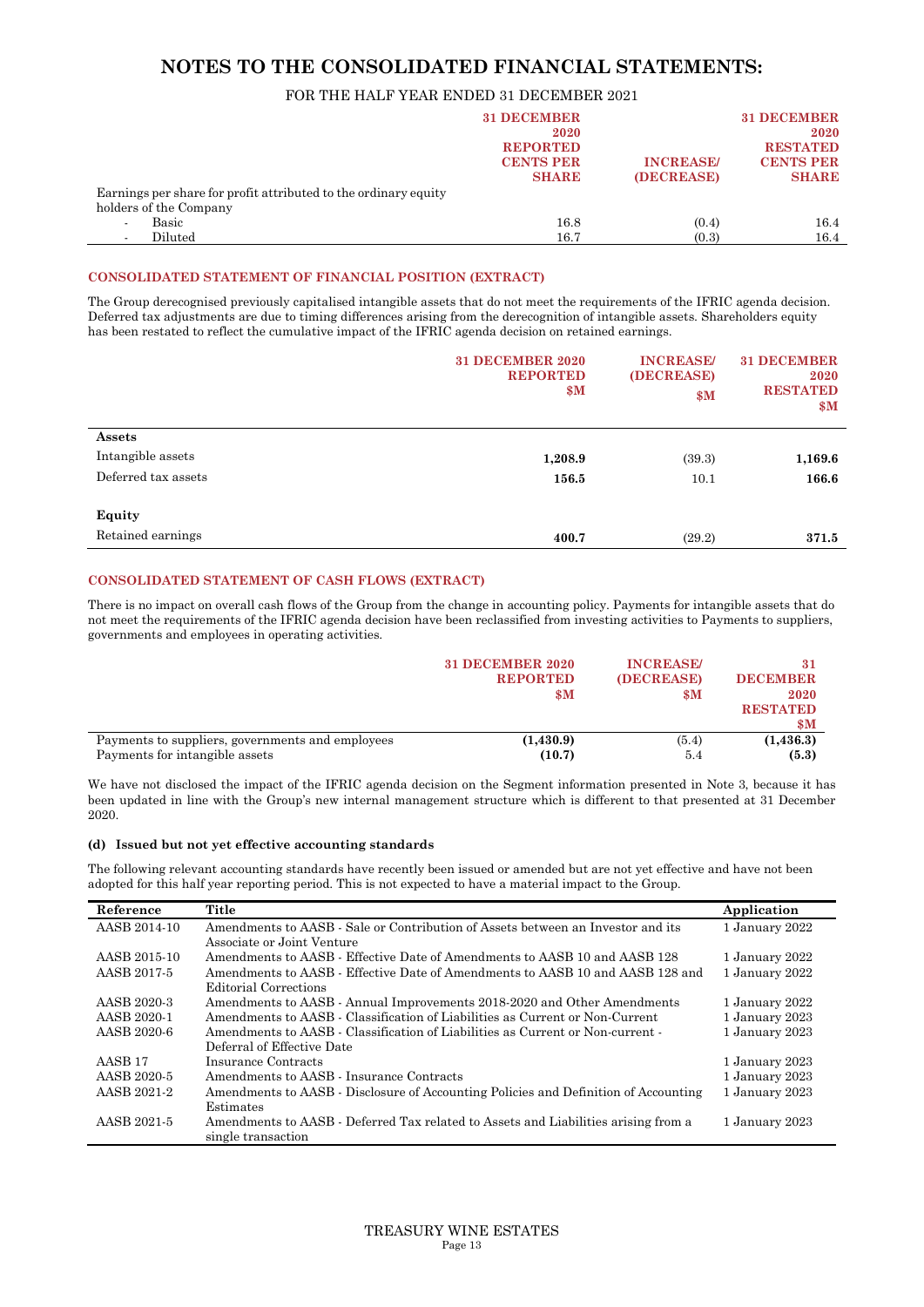#### FOR THE HALF YEAR ENDED 31 DECEMBER 2021

#### **NOTE 3 - SEGMENT INFORMATION**

#### **The Group's segments**

The Group reports segment information on the same basis as its internal management reporting structure and consistent with the information used to organise and manage the Group. The reportable segments are based on the aggregation of operating segments determined by the similarity of the nature of products, the production process, the types of customers and the methods used to distribute the products.

During the current period, the business structure was reorganised to reflect the Group's new divisional operating model. To facilitate comparability over reporting periods, comparatives have been restated to incorporate these changes.

#### **Presentation of segment results**

The principal profit metric for internal management reporting is Management earnings before interest, tax, SGARA and material items (EBITS). Corporate charges are allocated to each segment on a proportionate basis linked to segment revenue, head count or where the work is undertaken depending on the nature of the charge.

SGARA represents the difference between the fair value of harvested grapes (as determined under AASB 141 "Agriculture"), and the cost of harvested grapes. This fair value gain or loss is excluded from Management EBITS so that earnings can be assessed on the cost of harvested grapes, rather than their fair value. This approach results in a better reflection of the true nature of TWE's consumer branded and FMCG business, and to improves comparability with domestic and global peers.

The Group has the following reportable segments:

#### *(i) Penfolds*

This segment is responsible for the manufacturing, sale and marketing of Penfolds wine.

#### *(ii) Treasury Premium Brands*

This segment is responsible for the manufacturing, sale and marketing of wine within Australia, Asia, Europe, Middle-East and Africa.

*(iii) Treasury Americas* 

This segment is responsible for the manufacture, sale and marketing of wine within North American and Latin Americas regions.

#### *Segment assets and liabilities*

Segment assets and liabilities represent those working capital and non-current assets and liabilities that are located in the respective segments. Cash and borrowings, other than lease liabilities, are not considered to be segment assets/liabilities as they are managed by our centralised treasury function. Consistent with the use of EBITS for measuring profit, tax assets and liabilities, which do not contribute towards EBITS, are not allocated to operating segments.

#### *Corporate charges*

Unallocated corporate charges are reported in the Corporate/unallocated segment. Net finance costs are not allocated to segments as the Group's financing function is centralised through its treasury function.

#### *Segment loans payable and loans receivable*

Segment loans are initially recognised at the amount transferred. Intersegment loans receivable and payable that earn or incur non-market interest are adjusted to fair value based on market interest rates.

#### *Other*

If items of revenue and expense are not allocated to operating segments, then any associated assets and liabilities are also not allocated to segments.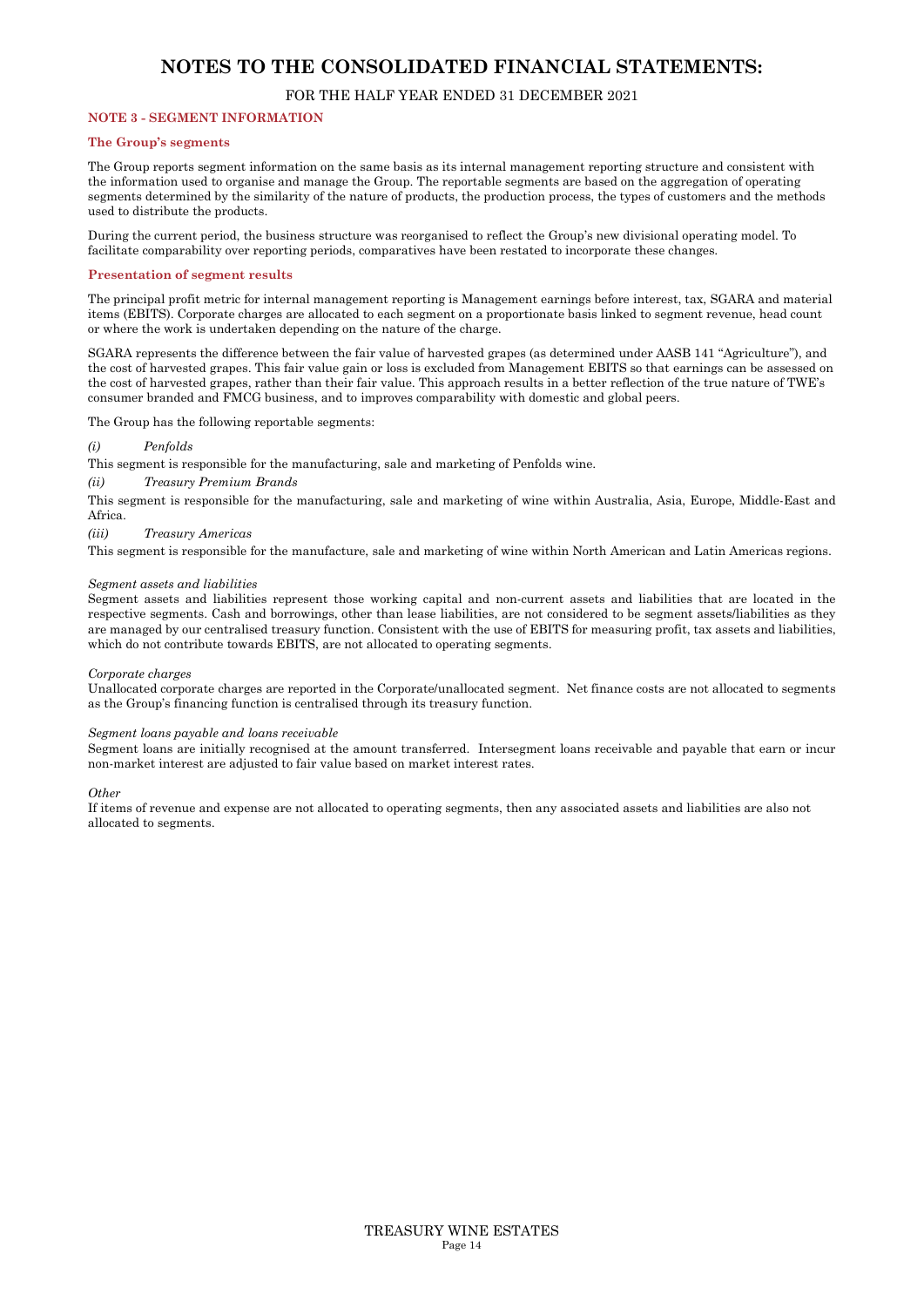FOR THE HALF YEAR ENDED 31 DECEMBER 2021

#### **NOTE 3 - SEGMENT INFORMATION (CONTINUED)**

| 2021                                                                | <b>TREASURY</b><br><b>PREMIUM</b><br><b>BRANDS</b> | <b>PENFOLDS</b> | <b>TRESASURY</b><br><b>AMERICAS</b> | <b>TOTAL</b><br><b>SEGMENT</b> | <b>UNALLOCATED</b><br><b>CORPORATE</b> | <b>CONSOLIDATED</b> |
|---------------------------------------------------------------------|----------------------------------------------------|-----------------|-------------------------------------|--------------------------------|----------------------------------------|---------------------|
|                                                                     | \$M\$                                              | \$M\$           | \$M\$                               | \$M\$                          | \$M\$                                  | \$M\$               |
| Total revenue comprises:                                            |                                                    |                 |                                     |                                |                                        |                     |
| Net sales revenue                                                   | 418.4                                              | 382.7           | 465.9                               | 1,267.0                        |                                        | 1,267.0             |
| Other revenue                                                       | 2.5                                                | 1.9             | 24.6                                | 29.0                           | 3.3                                    | 32.3                |
| Total segment revenue (excl other<br>income/interest)               | 420.9                                              | 384.6           | 490.5                               | 1,296.0                        | 3.3                                    | 1,299.3             |
|                                                                     |                                                    |                 |                                     |                                |                                        |                     |
| <b>Management EBITS</b>                                             | 39.0                                               | 165.1           | 85.2                                | 289.3                          | (26.9)                                 | 262.4               |
| SGARA gain / (loss)                                                 | (5.4)                                              | (7.1)           | (13.8)                              | (26.2)                         |                                        | (26.2)              |
| Material items                                                      | (0.1)                                              | (5.9)           | (36.2)                              | (42.2)                         | (3.4)                                  | (45.6)              |
| Profit before tax and finance costs                                 | 33.5                                               | 152.1           | 35.2                                | 221.0                          | (30.3)                                 | 190.7               |
| Net finance costs                                                   |                                                    |                 |                                     |                                |                                        | (34.7)              |
| Consolidated profit before tax                                      |                                                    |                 |                                     |                                |                                        | 156.0               |
|                                                                     |                                                    |                 |                                     |                                |                                        |                     |
| Depreciation of property, plant and                                 |                                                    |                 |                                     |                                |                                        |                     |
| equipment and right of use assets                                   | (10.6)                                             | (16.9)          | (34.9)                              | (62.7)                         | (2.1)                                  | (64.8)              |
| Amortisation of intangible assets                                   | (0.9)                                              | (0.0)           | (0.7)                               | (1.7)                          | (6.8)                                  | (8.5)               |
| Capital expenditure                                                 | (11.9)                                             | (38.4)          | (4.4)                               | (54.6)                         | (3.9)                                  | (58.6)              |
| Segment assets (excl intersegment<br>$assets$ ) – 31 Dec 21         | 1,409.6                                            | 1,548.8         | 2,794.9                             | 5,753.3                        | 910.1                                  | 6,663.4             |
| Segment assets (excl intersegment<br>$assets$ ) – 30 June 21        | 1,476.0                                            | 1,617.6         | 2,438.9                             | 5,532.5                        | 751.7                                  | 6,284.2             |
| Segment liabilities (excl intersegment<br>liabilities) – 31 Dec 21  | (270.3)                                            | (215.5)         | (790.1)                             | (1,275.8)                      | (1,727.1)                              | (3,002.9)           |
| Segment liabilities (excl intersegment<br>liabilities) – 30 June 21 | (295.7)                                            | (237.6)         | (791.4)                             | (1,324.7)                      | (1,368.4)                              | (2,693.0)           |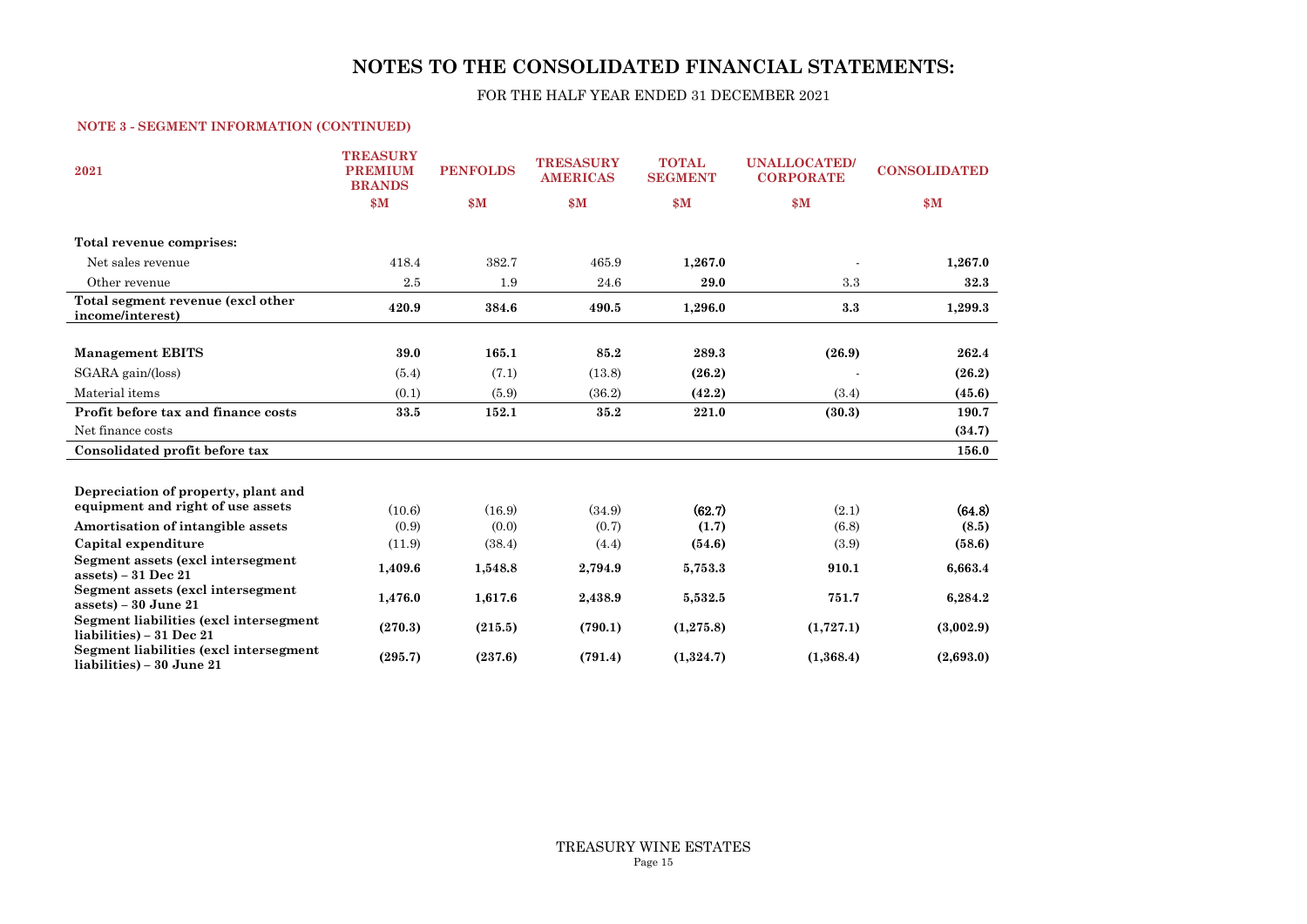FOR THE HALF YEAR ENDED 31 DECEMBER 2021

#### **NOTE 3 - SEGMENT INFORMATION (CONTINUED)**

| <b>2020 RESTATED</b>                                                          | <b>TREASURY</b><br><b>PREMIUM</b><br><b>BRANDS</b> | <b>PENFOLDS</b> | <b>TRESASURY</b><br><b>AMERICAS</b> | <b>TOTAL</b><br><b>SEGMENT</b> | <b>UNALLOCATED/</b><br><b>CORPORATE</b> | <b>CONSOLIDATED</b> |
|-------------------------------------------------------------------------------|----------------------------------------------------|-----------------|-------------------------------------|--------------------------------|-----------------------------------------|---------------------|
|                                                                               | \$M\$                                              | \$M\$           | $\mathbf{s}$ M                      | \$M\$                          | \$M\$                                   | \$M\$               |
| Total revenue comprises:                                                      |                                                    |                 |                                     |                                |                                         |                     |
| Net sales revenue                                                             | 443.2                                              | 457.3           | 509.4                               | 1,410.0                        |                                         | 1,410.0             |
| Other revenue                                                                 | 3.3                                                | 0.6             | 9.2                                 | 13.0                           | 1.2                                     | 14.2                |
| Total segment revenue (excl other<br>income/interest)                         | 446.5                                              | 457.9           | 518.6                               | 1,423.0                        | 1.2                                     | 1,424.2             |
|                                                                               |                                                    |                 |                                     |                                |                                         |                     |
| <b>Management EBITS</b>                                                       | 32.7                                               | 203.9           | 71.7                                | 308.3                          | (27.1)                                  | 281.2               |
| SGARA gain / (loss)                                                           | (1.9)                                              | (1.1)           | (8.9)                               | (11.9)                         |                                         | (11.9)              |
| Material items                                                                |                                                    | (2.4)           | (55.8)                              | (58.2)                         | (2.3)                                   | (60.5)              |
| Profit before tax and finance costs                                           | 30.8                                               | 200.4           | 7.0                                 | 238.2                          | (29.4)                                  | 208.8               |
| Net finance costs                                                             |                                                    |                 |                                     |                                |                                         | (39.9)              |
| Consolidated profit before tax                                                |                                                    |                 |                                     |                                |                                         | 168.8               |
|                                                                               |                                                    |                 |                                     |                                |                                         |                     |
| Depreciation of property, plant and<br>equipment and right of use assets      | (12.3)                                             | (14.5)          | (37.3)                              | (64.1)                         | (2.1)                                   | (66.2)              |
| Amortisation of intangible assets                                             | (0.8)                                              | (0.1)           | (1.5)                               | (2.5)                          | (7.5)                                   | (10.0)              |
| Capital expenditure                                                           | (8.7)                                              | (39.0)          | (11.6)                              | (59.3)                         | (3.7)                                   | (63.0)              |
| Segment assets (excl intersegment<br>$assets$ ) – 31 Dec 19                   | 1,396.3                                            | 1,505.4         | 2,472.0                             | 5,373.7                        | 773.4                                   | 6,147.1             |
| Segment assets (excl intersegment<br>$assets$ ) – 30 June 19                  | 1,503.0                                            | 1,479.2         | 2,867.1                             | 5,849.3                        | 795.4                                   | 6,644.7             |
| <b>Segment liabilities (excl</b><br>intersegment liabilities) – 31 Dec 19     | (259.9)                                            | (263.7)         | (758.9)                             | (1, 282.5)                     | (1,333.9)                               | (2,616.4)           |
| <b>Segment liabilities (excl</b><br>intersegment liabilities) – 30 June<br>19 | (270.1)                                            | (222.2)         | (839.2)                             | (1,331.5)                      | (1,717.0)                               | (3,048.6)           |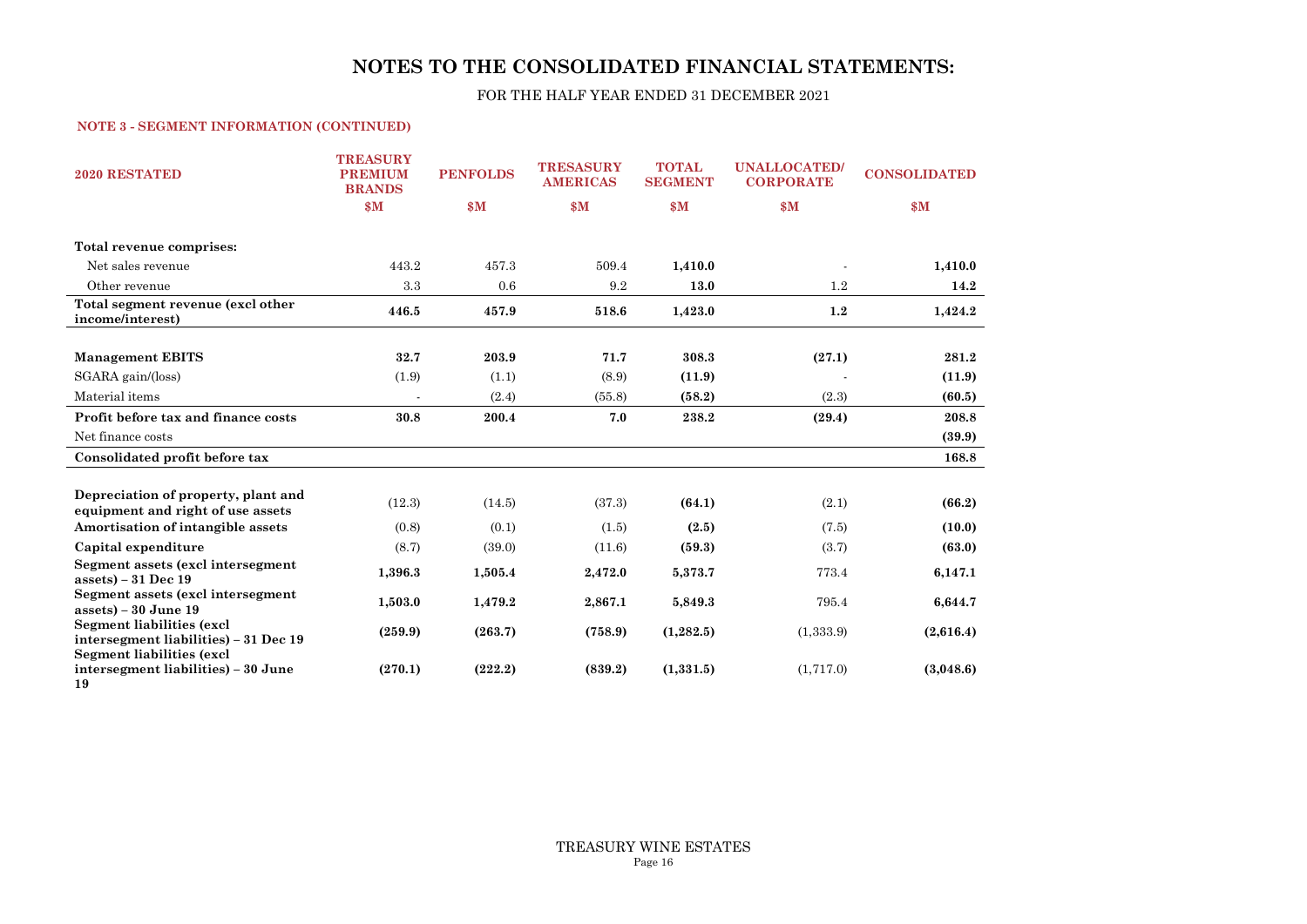## FOR THE HALF YEAR ENDED 31 DECEMBER 2021

#### **NOTE 3 - SEGMENT INFORMATION (CONTINUED)**

#### **Geographical segments**

The presentation of geographical revenue is based on the location of the selling entity.

|                                           |                  | <b>NET SALES REVENUE</b> |
|-------------------------------------------|------------------|--------------------------|
|                                           | <b>Half</b> year | <b>Half</b> year         |
|                                           | 2021             | 2020                     |
|                                           | $\mathbf{\$M}$   | \$M\$                    |
| Australia                                 | 517.4            | 630.7                    |
| United States of America                  | 507.6            | 537.6                    |
| United Kingdom                            | 183.9            | 181.3                    |
| Other geographical locations <sup>1</sup> | 58.1             | 60.4                     |
| Total                                     | 1,267.0          | 1,410.0                  |

1 – Other than Australia, United States of America and the United Kingdom, sales from other countries are individually less than 10% of the Group's net sales revenue.

The presentation of non-current assets is based on the geographical location of the assets.

#### **NON-CURRENT ASSETS**

|                                       | 31 DEC 2021<br>$\mathbf{\$M}$ | 30 JUN 2021<br>$\mathbf{\$M}$ | 31 DEC 2020 <sup>3</sup><br>\$M\$ |
|---------------------------------------|-------------------------------|-------------------------------|-----------------------------------|
| Australia                             | 1,911.2                       | 2,006.5                       | 1,856.2                           |
| United States of America              | 2,063.5                       | 1,713.6                       | 1,902.7                           |
| United Kingdom                        | 147.5                         | 146.4                         | 146.5                             |
| Other geographical locations          | 163.0                         | 154.0                         | 140.2                             |
| Total geographical non-current assets | 4,285.2                       | 4,020.5                       | 4,045.6                           |
| Other non-current assets <sup>2</sup> | 190.0                         | 206.4                         | 224.5                             |
| Consolidated non-current assets       | 4.475.2                       | 4.226.9                       | 4.270.1                           |

2 - Other non-current assets include financial derivative assets and deferred tax assets.

3 - Reported result restated for changes to accounting policies. Refer to Note 2(c)

#### **NOTE 4 - REVENUE**

|                                | <b>Half</b> year | <b>Half</b> year |
|--------------------------------|------------------|------------------|
|                                | 2021             | 2020             |
|                                | \$M              | \$M\$            |
| Revenue                        |                  |                  |
| Net sales revenue <sup>1</sup> | 1,267.0          | 1,410.0          |
| Other revenue                  | 32.3             | 14.2             |
| Total revenue                  | 1,299.3          | 1,424.2          |

1 - Net sales revenue is net of trade discounts and volume rebates.

#### **Net sales revenue – types of products**

The Group generates revenue through the sale of branded wines, principally as a finished, bottled product. The Group's wine portfolio includes some of the world's leading Luxury, Premium and Commercial wine brands such as Penfolds, Beringer, Lindeman's, Wolf Blass, 19 Crimes, Beaulieu Vineyard, Sterling Vineyards and Stag's Leap.

The Group distributes wine to a range of customers across the world, with routes to market tailored by country. Depending on the geography, wine is sold to distributors, wholesalers, direct to national retail chains, independent retailers and on premise outlets. The Group also has some sales direct to the consumer.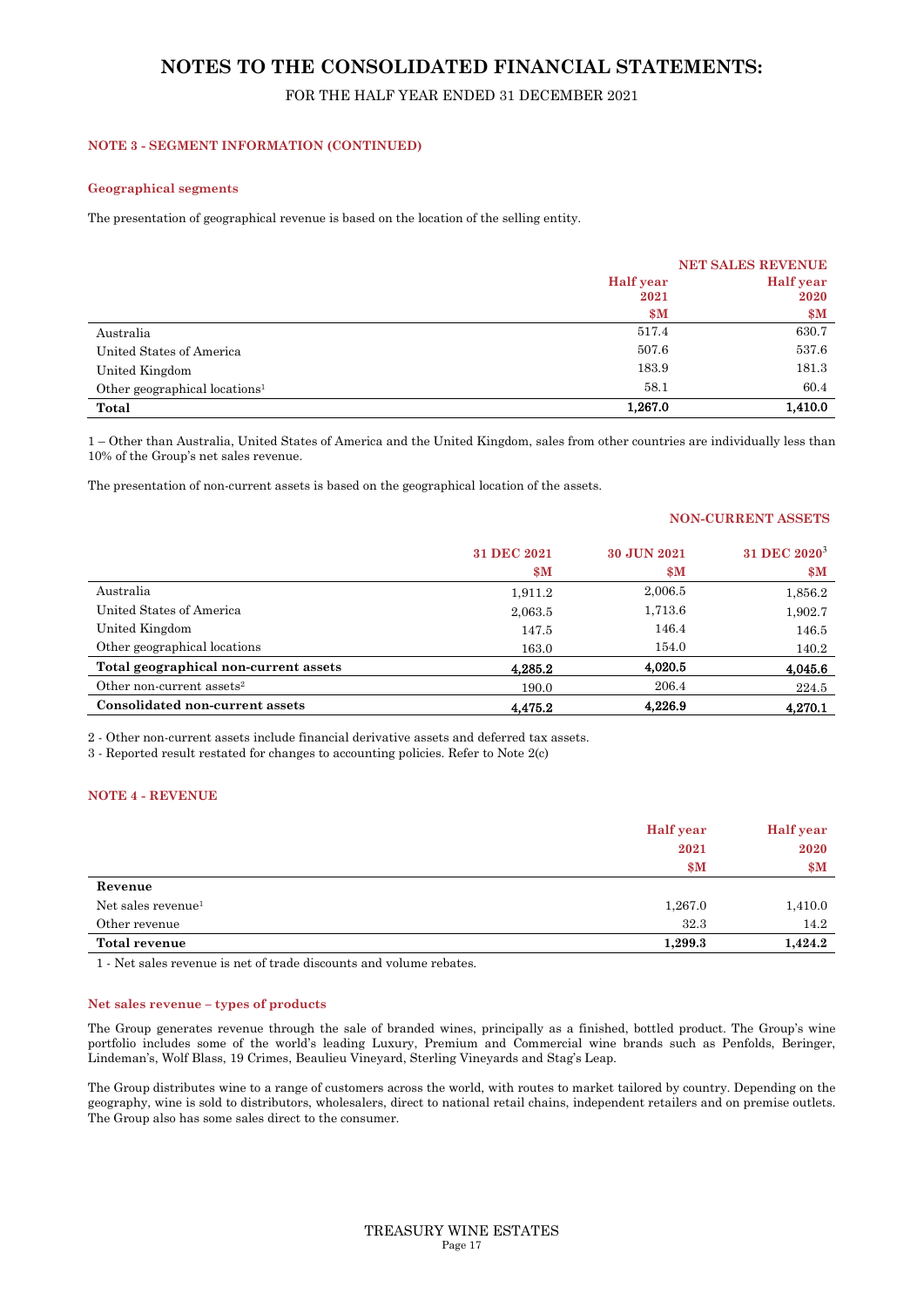#### FOR THE HALF YEAR ENDED 31 DECEMBER 2021

#### **NOTE 4 - REVENUE (CONTINUED)**

## **Other revenue – types of services**

Other revenue of the Group inlcudes contract bottling services to third parties, sub-lease income and grape sales.

#### **Accounting policies**

Revenue is measured based on the consideration specified in a contract with a customer and excludes amounts collected on behalf of third parties. The Group's contracts with customers generally include one performance obligation. Revenue from the sale of products or services is recognised at the point in time when control over a product or service is transferred to the customer, generally on delivery. The Group recognises revenue when it transfers control over a product or service to a customer. Revenue is recorded net of sales discounts and rebates, duties and taxes. Payment terms vary by customer. The following specific criteria are also applied:

#### *Wine*

Revenue is recognised in a manner that depicts transfer of control of goods to customers at the amount that reflects consideration the business expects to be entitled to in exchange for those goods. Sales to national retail chains, domestic distributors, independent retailers and on premise outlets are usually recognised when goods are delivered. Sales to international customers are recognised based on the international commercial terms the goods are shipped under, but typically when goods are despatched. This is also the case for some national retail chains that manage their own distribution networks.

#### *Bottling services*

Revenue is recognised when the relevant service has been completed.

#### *Trade discounts and volume rebates*

Products are often sold with volume discounts and other rebates. Sales are recorded based on the consideration specified in the sales contracts or terms, net of the estimated discount or rebate at the time of sale. These discounts or rebates are considered variable consideration and are accounted for in determining the transaction price of a contract. The method used by the Group to estimate discounts and rebates is the most likely amount. Accumulated experience is used to estimate and provide for the discounts based on anticipated annual purchases.

#### **Financing components**

The Group does not have any contracts where the period between the transfer of the promised product or services to the customer and by the customer exceeds one year. Consequently, the Group does not adjust any of the transaction prices for the time value of money.

#### **NOTE 5 - DIVIDENDS**

| 2021<br>2020<br>$\mathbf{\$M}$<br>Dividends declared and paid on ordinary shares:            |                                                                                           | <b>Half</b> year | <b>Half</b> year |
|----------------------------------------------------------------------------------------------|-------------------------------------------------------------------------------------------|------------------|------------------|
|                                                                                              |                                                                                           |                  |                  |
|                                                                                              |                                                                                           |                  | $\mathbf{\$M}$   |
|                                                                                              |                                                                                           |                  |                  |
|                                                                                              | Final dividend for 2021 of 13.0 cents per share, 100% franked (2020: 8.0 cents per share, |                  |                  |
| 100% franked)<br>93.8                                                                        |                                                                                           |                  | 57.7             |
|                                                                                              |                                                                                           |                  |                  |
| Dividends declared after balance date                                                        |                                                                                           |                  |                  |
| Since the end of the half year, the Directors declared an interim dividend of 15 cents per   |                                                                                           |                  |                  |
| share $(2020: 15.0 \text{ cents})$ 100% franked $(2020: 100\%)$ . This dividend has not been |                                                                                           |                  |                  |
| recognised as a liability at 31 December 2021<br>108.3                                       |                                                                                           |                  | 108.2            |

The Company's Dividend Reinvestment Plan will be in operation for the interim dividend. The last date for receipt of election notices for participation in the Dividend Reinvestment Plan is 4 March 2022 (AEDT).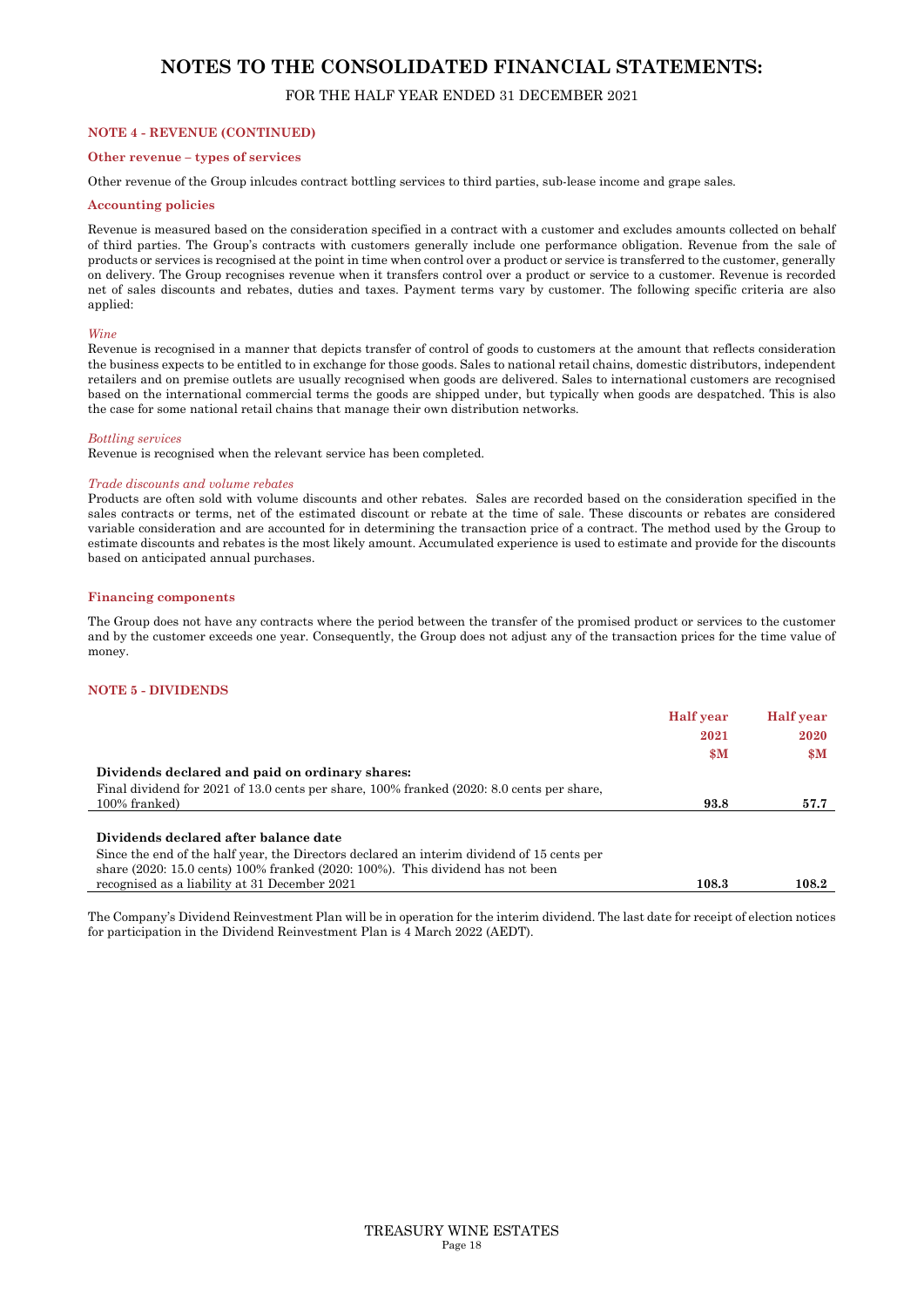## FOR THE HALF YEAR ENDED 31 DECEMBER 2021

#### **NOTE 6 - OTHER EARNINGS DISCLOSURES**

|                                                                                             | Half year      | <b>Half</b> year        |
|---------------------------------------------------------------------------------------------|----------------|-------------------------|
|                                                                                             | 2021           | 2020                    |
|                                                                                             | $\mathbf{s}$ M | $\mathbf{S} \mathbf{M}$ |
| Restructuring and redundancy costs <sup>1</sup>                                             | (7.5)          | (15.0)                  |
| Net gain / (loss) relating to property, plant and equipment and intangible and other assets |                |                         |
| (Write-down) / Reversal of write-down of assets <sup>1</sup>                                | (7.2)          | (92.0)                  |
| Insurance income <sup>2</sup>                                                               | 9.7            | 8.1                     |
| Net profit/(loss) on sale of property, plant and equipment <sup>1</sup>                     | (21.2)         | 38.2                    |
|                                                                                             |                |                         |

1. Includes items classified as material items. Refer to note 7 for further information.

2. In F21 a winery and vineyards were damaged by wildfires in the Americas. The Group's insurance policies provide coverage for damaged assets, lost profits and business interruption suffered as a result of the wildfires.

TWE has not received, nor filed an application for Job Keeper support in Australia.

#### **NOTE 7 - MATERIAL ITEMS**

The following individually material items are included within the consolidated statement of profit or loss and other comprehensive income.  $H = 10^{-1}$ 

|                                                                   | Half           | Half   |
|-------------------------------------------------------------------|----------------|--------|
|                                                                   | year           | year   |
|                                                                   | 2021           | 2020   |
|                                                                   | $\mathbf{\$M}$ | \$M\$  |
| Individually material items included in profit before income tax: |                |        |
| Divestment of US brands and assets                                |                |        |
| Restructuring and redundancy (costs)                              |                | (7.0)  |
| (Write-down)/reversal of write-down of intangible assets          | (5.3)          | (64.3) |
| (Write-down)/reversal of write-down of assets held for sale       |                | (6.6)  |
| (Write-down) of inventory                                         |                | (11.0) |
| Net profit/(loss) on sale of property, plant and equipment        | (20.5)         | 38.2   |
| South Australian luxury winery expansion                          |                |        |
| Restructuring and redundancy (costs)                              | (4.0)          | (0.3)  |
| (Write-down)/reversal of write-down of assets                     | (1.9)          | (2.2)  |
| Overhead and supply chain restructure                             |                |        |
| Restructuring and redundancy (costs)                              | (3.4)          | (7.3)  |
| <b>Acquisition of Frank Family Vineyards</b>                      |                |        |
| Transaction and integration (costs)                               | (10.4)         |        |
| Total material items (before tax)                                 | (45.6)         | (60.5) |
| Tax effect of material items                                      | 10.6           | 14.9   |
| Total material items (after tax)                                  | (35.0)         | (45.6) |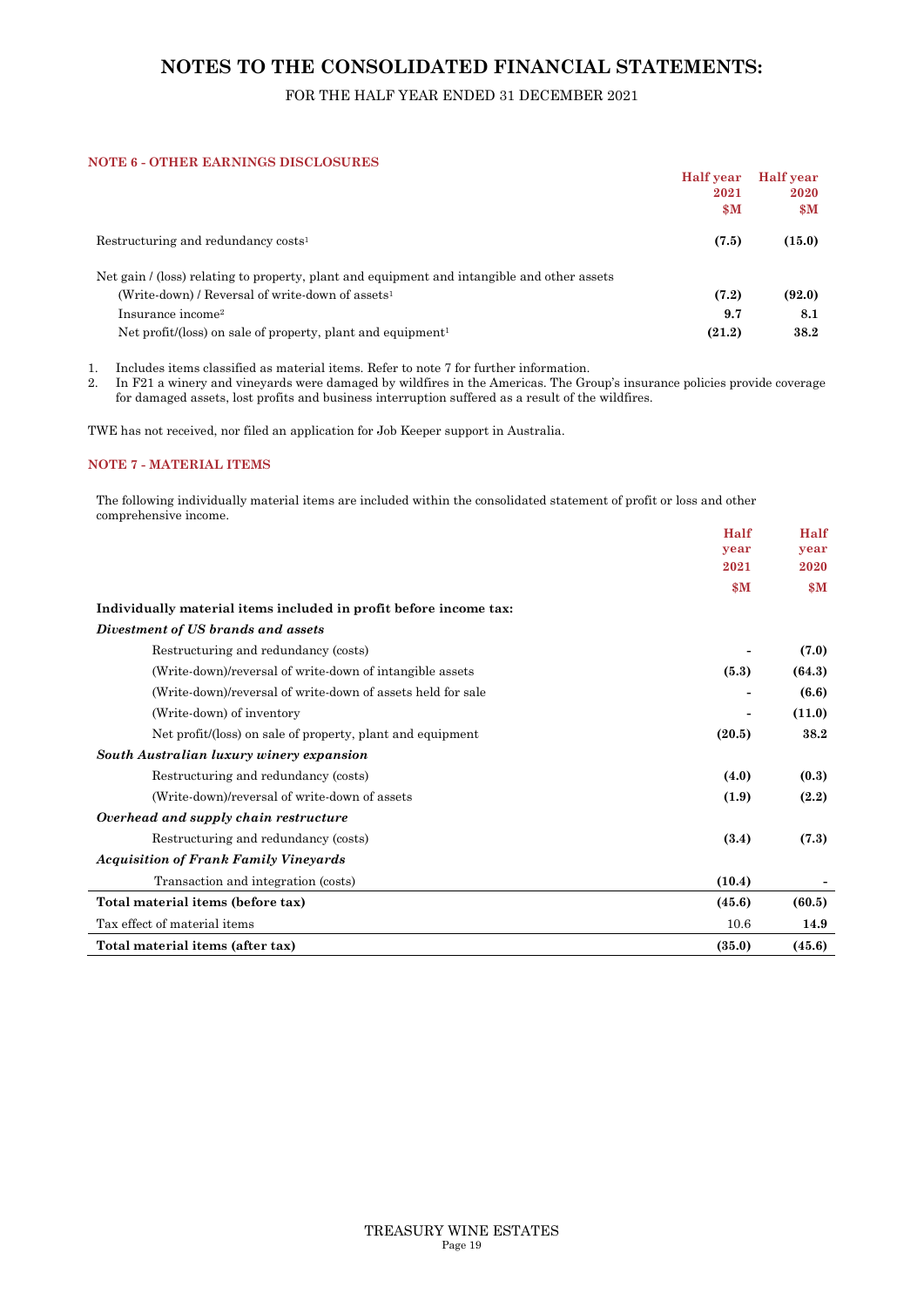## FOR THE HALF YEAR ENDED 31 DECEMBER 2021

#### **NOTE 8 - EARNINGS PER SHARE**

|                                                                                                                  | <b>Half</b> year     | <b>Half</b> year     |
|------------------------------------------------------------------------------------------------------------------|----------------------|----------------------|
|                                                                                                                  | 2021<br><b>CENTS</b> | 2020<br><b>CENTS</b> |
|                                                                                                                  | <b>PER</b>           | <b>PER</b>           |
|                                                                                                                  | <b>SHARE</b>         | <b>SHARE</b>         |
| <b>Basic EPS</b>                                                                                                 |                      |                      |
| Basic EPS (cents) based on net profit attributable to members of                                                 |                      |                      |
| Treasury Wine Estates Limited                                                                                    | 15.1                 | 16.4                 |
| <b>Diluted EPS</b>                                                                                               |                      |                      |
| Diluted EPS (cents) based on net profit attributable to members of                                               |                      |                      |
| Treasury Wine Estates Limited                                                                                    | 15.1                 | 16.4                 |
|                                                                                                                  |                      |                      |
|                                                                                                                  | <b>NUMBER</b>        | <b>NUMBER</b>        |
| Weighted average number of shares                                                                                |                      |                      |
| Weighted average number of ordinary shares on issue used in the calculation of basic EPS (in<br>thousands)       | 721,406              | 721,168              |
| Effect of potentially dilutive securities                                                                        |                      |                      |
| Deferred shares (in thousands)                                                                                   | 2,530                | 1,536                |
| Weighted average number of ordinary shares on issue used in the calculation of diluted EPS<br>(in thousands)     | 723,936              | 722,704              |
|                                                                                                                  |                      |                      |
| <b>Earnings reconciliation</b>                                                                                   |                      |                      |
|                                                                                                                  |                      | <b>RESTATED</b>      |
| Basic and diluted EPS                                                                                            | \$M\$                | $\mathbf{\$M}$       |
| Net profit                                                                                                       | 109.1                | 118.0                |
| Net profit attributable to non-controlling interests                                                             |                      |                      |
| Net profit attributable to members of Treasury Wine Estates Limited used in calculating basic<br>and diluted EPS | 109.1                | 118.0                |

#### **NOTE 9 - BORROWINGS**

|                              | <b>31 DEC</b>  | <b>30 JUN</b>  |
|------------------------------|----------------|----------------|
|                              | 2021           | 2021           |
| Total borrowings consist of: | $\mathbf{S}$ M | $\mathbf{\$M}$ |
| Current                      | 55.5           | 53.1           |
| Non-current                  | 1,817.7        | 1,474.7        |
| <b>Total borrowings</b>      | 1,873.2        | 1,527.8        |

#### **Details of major arrangements**

US Private Placement Notes

US Private Placement (USPP) notes totalling US\$325.0 million (unsecured) are outstanding, with maturities ranging from December 2023 to June 2029. The carrying value of USPP notes at 31 December 2021 is \$448.2 million (30 June 2021: \$432.7 million).

#### Debt Facilities

The Group has US\$590.0 million of debt facilities, including a US\$120.0 million syndicated facility maturing December 2026, a US\$230.0 million syndicated facility maturing in December 2027 and a US\$240.0 million bridge facility maturing in May 2023. The carrying value of the syndicated debt facilities at 31 December 2021 is \$482.6 million (30 June 2021: \$466.0 million) and the carrying amount of the bridge facility is \$330.9 million (30 June 2021: Nil).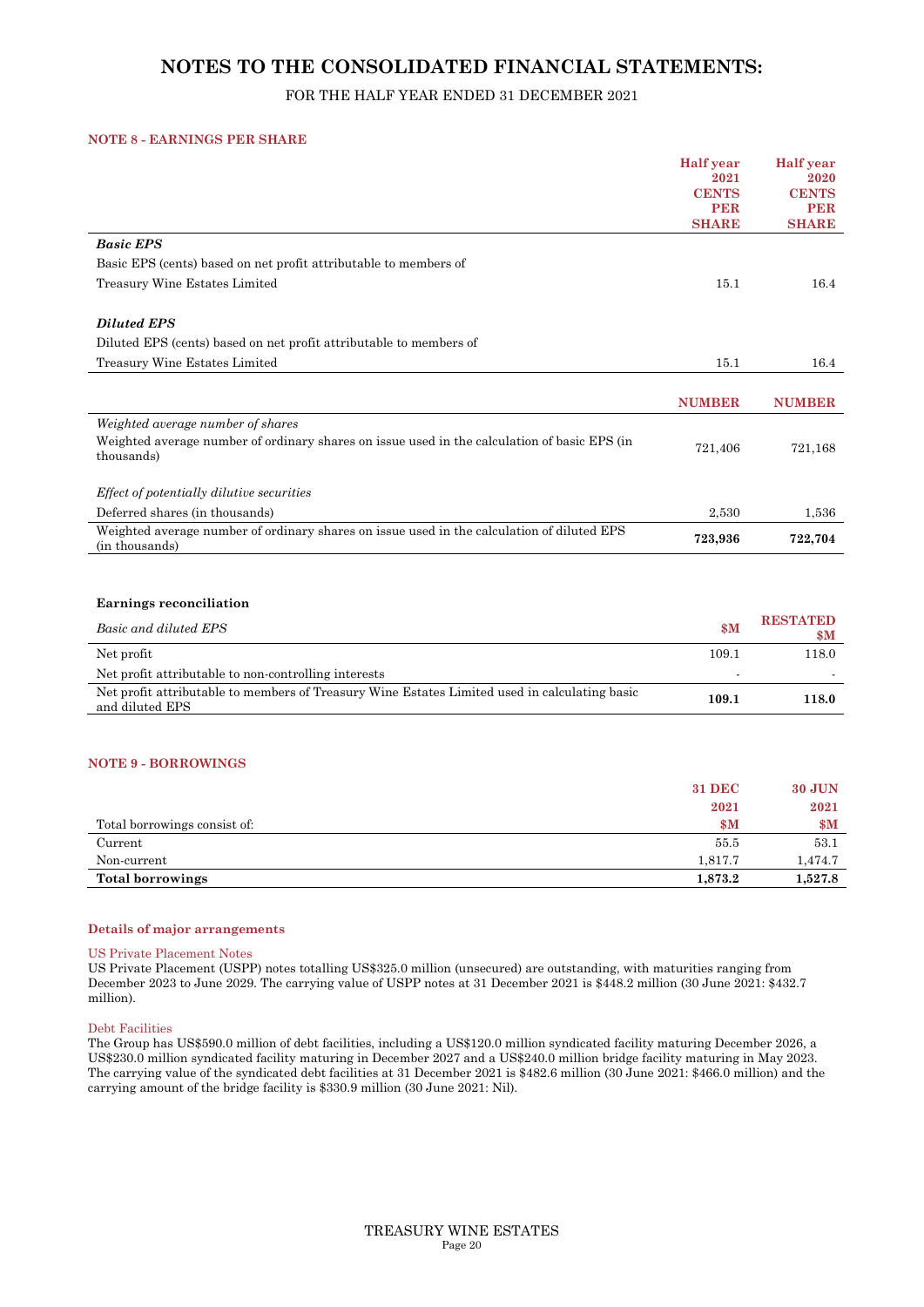#### FOR THE HALF YEAR ENDED 31 DECEMBER 2021

#### **NOTE 9 – BORROWINGS (CONTINUED)**

The Group has in place several revolving bank debt facilities with maturities staggered through to December 2026. As at 31 December 2021 drawings under the bank debt facilities were nil (30 June 2021: nil)

USPP notes bear interest at fixed and floating interest rates. In accordance with the Group's risk management strategy, the Group has entered into a combination of fixed to floating and floating to fixed interest rate swaps to obtain the desired fixed/floating interest ratio, with interest rate caps also used to manage interest rate risk.

#### Financial guarantees

The Group has issued financial guarantees to other persons of \$23.9 million (30 June 2021: \$23.4 million) that could be called upon at any time in the event of a breach of the Group's financial obligations. No payments are expected to eventuate under these financial guarantees as the Group expects to meet its respective obligations to the beneficiaries of these guarantees.

#### Lease liabilities

The Group enters lease arrangements that meet the capitalisation requirements under AASB 16 Leases. Current and non-current lease liabilities are recognised for the present value of the lease payments due under the lease contracts and are represented as borrowings.

At 31 December 2021, the Group recognised current lease liabilities of \$57.8 million (30 June 2021: \$54.8 million) and non-current lease liabilities of \$545.3 million (30 June 2021: \$555.7 million). The Group's lease arrangements have durations up to 25 years.

#### **NOTE 10 - CONTRIBUTED EQUITY**

|                                                                       | <b>31 DEC</b>  | <b>30 JUN</b>  |
|-----------------------------------------------------------------------|----------------|----------------|
|                                                                       | 2021           | 2021           |
|                                                                       | $\mathbf{s}$ M | $\mathbf{\$M}$ |
| Issued and paid-up capital                                            |                |                |
| 721,848,176 (30 June 2021: 721,848,176) ordinary shares, fully paid   | 3,280.7        | 3,280.7        |
|                                                                       | 3,280.7        | 3,280.7        |
|                                                                       |                |                |
| Contributed equity at the beginning of the period                     | 3.280.7        | 3.269.8        |
| Shares movements:                                                     |                |                |
| Nil Shares issued under the Dividend Reinvestment Plan (30 June 2021: |                | 7.2            |
| $696,506$ <sup>1</sup>                                                |                |                |
| Nil Shares issued for vested Incentive Plans (30 June 2021: 348, 319) |                | 3.7            |
| Contributed equity at the end of the period                           | 3.280.7        | 3.280.7        |

The shares have no par value.

#### Purchase of shares for Long Term Incentive Plan (LTIP) plans

The Group engages a third party to purchase shares in the Company to be used to satisfy share-based payment obligations upon vesting under the Group's Employee Equity Plans. Historically, such commitments were satisfied by way of treasury share purchases (i.e. the Group acquiring shares on market directly). Treasury shares that had previously been purchased remain available to satisfy any future vesting under the Group's Employee Equity Plans. Nil treasury shares were purchased during the period.

During the period, the Group purchased nil shares under the third-party arrangement (30 June 2021: 0.3 million shares (\$4.9 million)).

#### Issue of shares

During the period, the Group issued nil shares (30 June 2021: 0.7 million) to shareholders in accordance with the Dividend Reinvestment Plan. 0.3m shares were brought on market and provided to shareholders under the Dividend Reinvestment Plan during the period.

In addition, the Group issued nil shares (30 June 2021: 0.3 million shares) to satisfy vesting's associated with the Share Cellar Plan and MTIP Plans.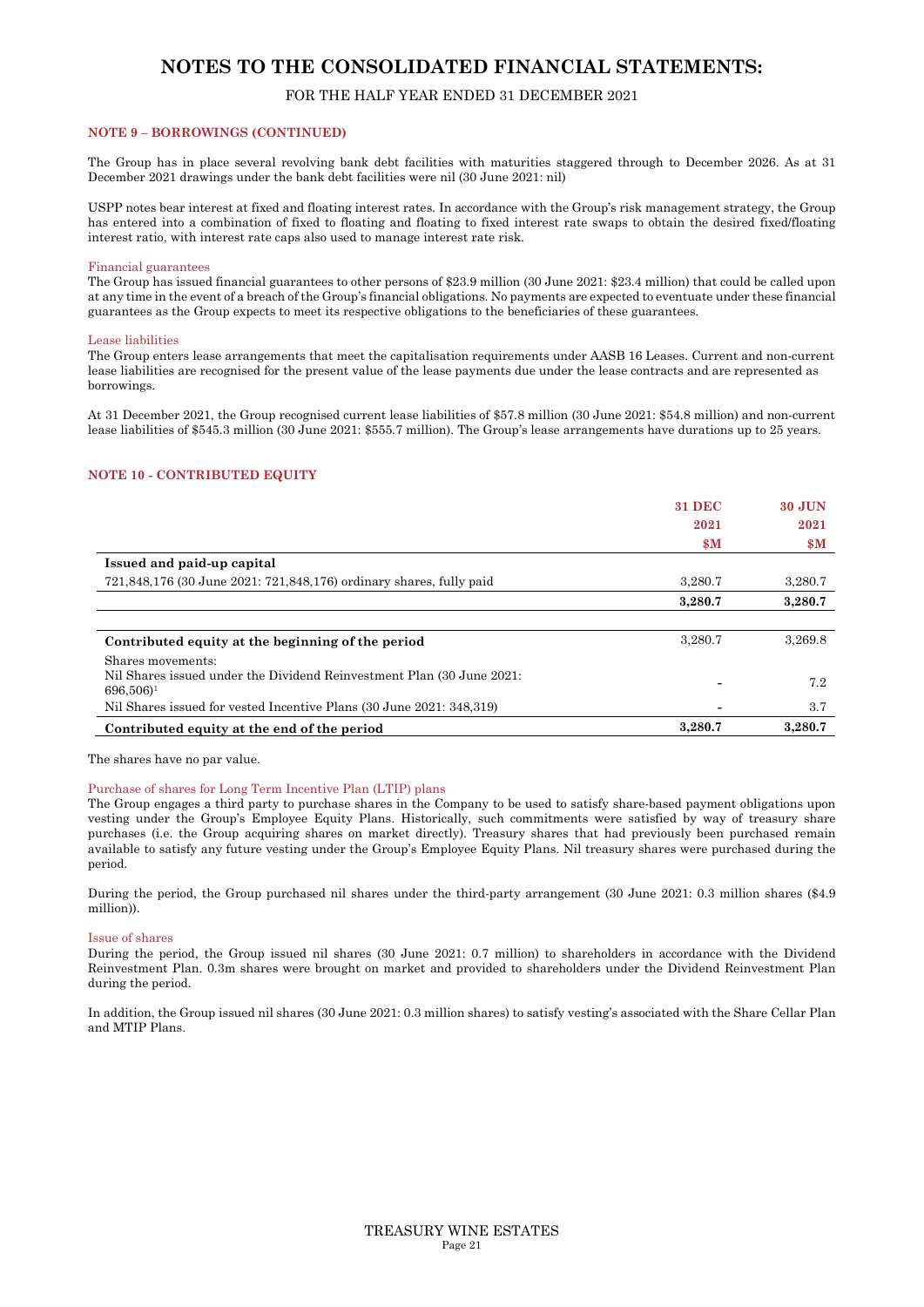## FOR THE HALF YEAR ENDED 31 DECEMBER 2021

#### **NOTE 11 - FAIR VALUES**

The fair values of cash and cash equivalents, financial assets and most financial liabilities approximate their carrying value. The fair value of the US Private Placement Notes is \$497.4 million (30 June 2021: \$492.8 million),the fair value of the syndicated debt facility is \$514.4 million (30 June 2021: \$500.0 million) and fair value of the acquisition bridge facility is \$331.6 (30 June 2021:Nil). There have been no reclassifications of financial assets from fair value to cost, or from cost or amortised cost to fair value during the year.

The fair values of derivative financial instruments are based upon market prices, or models using inputs observed from the market, where markets exist or have been determined by discounting the expected future cash flows by the current interest rate for financial assets and financial liabilities with similar risk profiles (a Level 2 valuation).

The valuation of derivative financial assets and liabilities reflects the estimated amounts which the Group would be required to pay or receive to terminate the contracts (net of transaction costs) or replace the contracts at their current market rates at reporting date. This is based on internal valuations using standard valuation techniques.

As the purpose of these derivative financial instruments is to hedge the Group's underlying assets and liabilities denominated in foreign currencies and to hedge against risk of interest rate fluctuations, it is unlikely in the absence of abnormal circumstances that these contracts would be terminated prior to maturity.

For all other recognised financial assets and financial liabilities, based on the facts and circumstances existing at reporting date and the nature of the Group's financial assets and financial liabilities including hedge positions, the Group has no reason to believe that the financial assets could not be exchanged, or the financial liabilities could not be settled, in an arm's length transaction at an amount approximating its carrying amount.

#### **NOTE 12 – CONTINGENT LIABILITIES**

From time to time, Companies within the Group are party to various legal actions as well as inquiries from regulators and government bodies that have arisen in the normal course of business. The Directors have given consideration to such matters which are or may be subject to claims or litigation at year end and are of the opinion that that any liabilities arising over and above already provided in the financial statements from such action would not have a material effect on the Group's financial performance.

It is not practical to estimate the potential effect of these matters however the Group believe that it is not probable that a significant liability will arise.

#### **Class Actions**

Two Australian shareholder class actions have been commenced against TWE Limited.

The first action was served on 2 April 2020 by Slater & Gordon (S&G) acting for Brett Stallard as trustee for the Stallard superannuation fund. The second action was served on 1 May 2020 by Maurice Blackburn (MB) acting for Steven Napier. The class in both proceedings comprise shareholders who purchased shares between 30 June 2018 and 28 January 2020. Both proceedings allege that the Company breached its continuous disclosure obligations under the ASX Listing Rules and the Corporations Act and that it engaged in misleading or deceptive conduct in contravention of the Corporations Act and the ASIC Act. The two actions were consolidated into a single action on 15 October 2020.

Regarding claims, the Company strongly denies any and all allegations made against it and is vigorously defending the proceedings. Based on the information currently available, the Company does not know the quantum of either class action. No provision has been recognised at 31 December 2021 in respect of the claim.

#### **NOTE 13 – BUSINESS ACQUISITIONS**

#### **Frank Family Vineyards**

On 14 December 2021, the Company acquired 100% of the ordinary shares of Frank Family Vineyards LLC ("FFV"), a Company incorporated in the US. FFV is highly acclaimed luxury wine business based in the Napa Valley, California. comprising two vineyards, a single winery, and a highly renowned tasting room and direct to consumer wine club model.

The cash consideration of US\$316 million was funded by a combination of cash resources (including proceeds from recent US asset divestments) and utilising the Group's cash and debt facilities.

From the date of acquisition, FFV contributed \$nil revenue and \$nil profit before tax from continuing operations of the Group. Estimated 1H22 EBITS from the acquired entities that would have been earned if the acquisition had occurred at the commencement of the financial year was \$US10.5m. Additionally, information relating to the fair value of assets acquired is not available to accurately determine any purchase price accounting adjustments that would have been recognised had the acquisition taken place on 1 July 2021. Transaction costs of \$10.4m million were expensed and are included in administration expenses.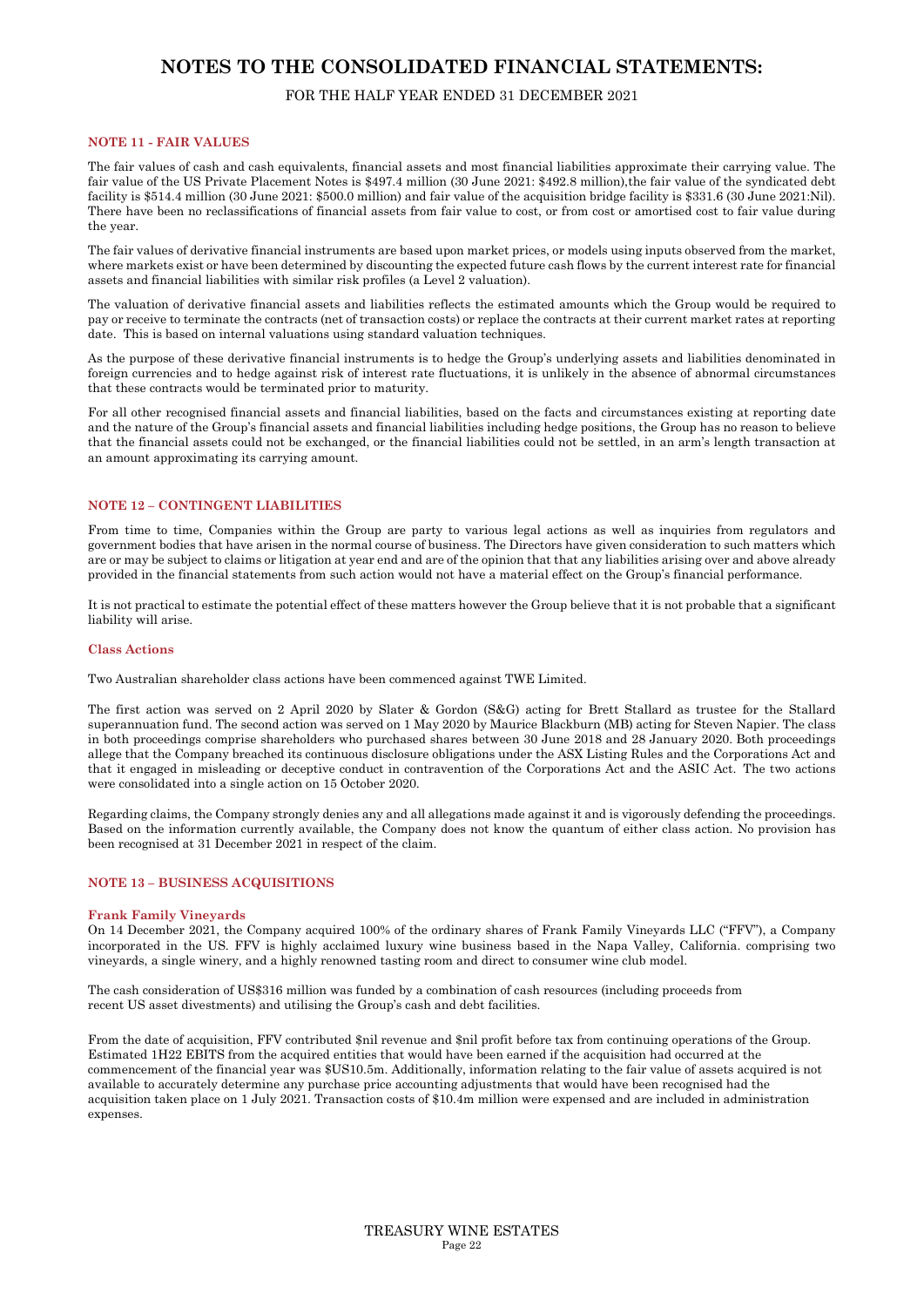## FOR THE HALF YEAR ENDED 31 DECEMBER 2021

#### **Assets acquired and liabilities assumed**

The value of the identifiable assets and liabilities of FFV at the date of acquisition were:

|                                                                                         | <b>VALUE</b>         |
|-----------------------------------------------------------------------------------------|----------------------|
|                                                                                         | <b>RECOGNISED ON</b> |
|                                                                                         | <b>ACQUISITION</b>   |
|                                                                                         | (PROVISIONAL)        |
|                                                                                         | \$M\$                |
| Assets                                                                                  |                      |
| Cash                                                                                    | 9.6                  |
| Trade and other receivables                                                             | 8.5                  |
| Inventories                                                                             | 69.4                 |
| Property, plant and equipment                                                           | 51.4                 |
|                                                                                         | 138.9                |
| Liabilities                                                                             |                      |
| Trade and other payables                                                                | 7.5                  |
| Employee entitlement provisions                                                         | 0.4                  |
|                                                                                         | 7.9                  |
| Total identifiable net assets at fair value                                             | 131.0                |
| Goodwill and intangible assets arising on acquisition                                   | 306.0                |
| <b>Purchase consideration</b>                                                           | 437.1                |
|                                                                                         |                      |
| Analysis of cash flows on acquisition                                                   |                      |
| Cash consideration paid                                                                 | 437.1                |
| Cash acquired as part of the acquisition                                                | 9.6                  |
| Net cash flow outflow on acquisition (included in cash flows from investing activities) | 427.5                |

These amounts have been measured on a provisional basis. If new information obtained within one year of the date of acquisition about facts and circumstances that existed at the date of the acquisition identifies adjustments to the above amounts, or any additional provisions that existed at the date of acquisition, the accounting for the acquisition will be revised.

#### **NOTE 14 - EVENTS SUBSEQUENT TO REPORTING DATE**

The following events have occurred subsequent to 31 December 2021:

1. The Board declared an interim dividend of 15 cents per share (100% franked) on 16 February 2022.

Other than the above, there are no further matters or circumstances which have arisen since 31 December 2021 which have significantly affected or may significantly affect the operations of the Group, the results of those operations or the state of affairs of the Group in subsequent financial periods.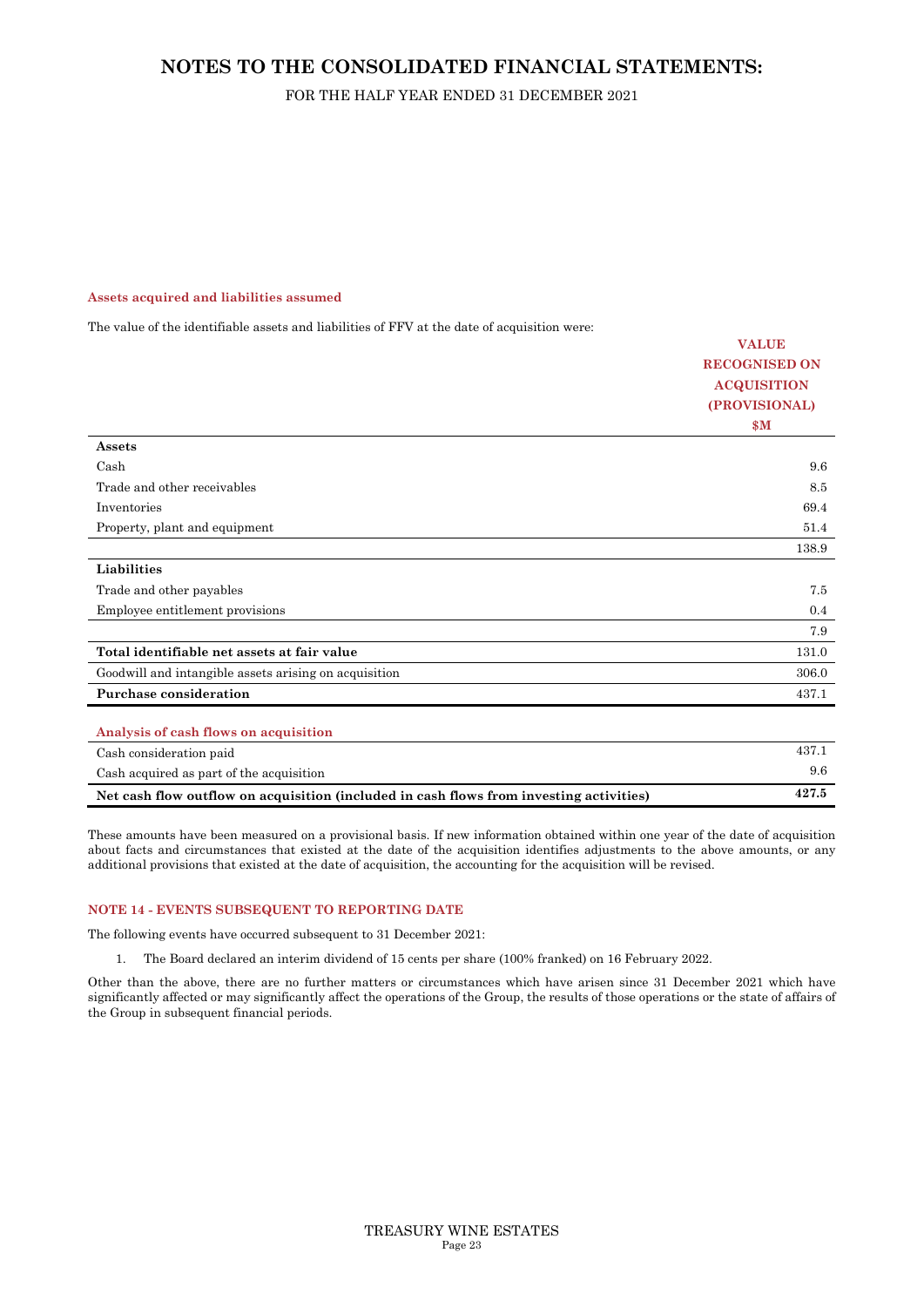## **DIRECTORS' DECLARATION**

#### FOR THE HALF YEAR ENDED 31 DECEMBER 2021

In accordance with a resolution of the Directors of Treaury Wine Estates Limited, the Directors declare that:

- a) In the Directors' opinion the consolidated financial statements and notes for the Group are prepared in accordance with the Corporations Act 2001, including
	- i. complying with the Accounting Standards and Corporations Regulations 2001; and
	- ii. giving a true and fair view of the Group's financial position as at 31 December 2021 and of its performance for the half year ended on that date.
- b) In the Directors' opinion there are reasonable grounds to believe that Treasury Wine Estates Limited will be able to pay its debts as and when they become due and payable.

Signeed for and on behalf of the Directors:

Paul Rayner Chairman

16 February 2022 Melbourne, Australia

Tim Ford Managing Director and Chief Executive Officer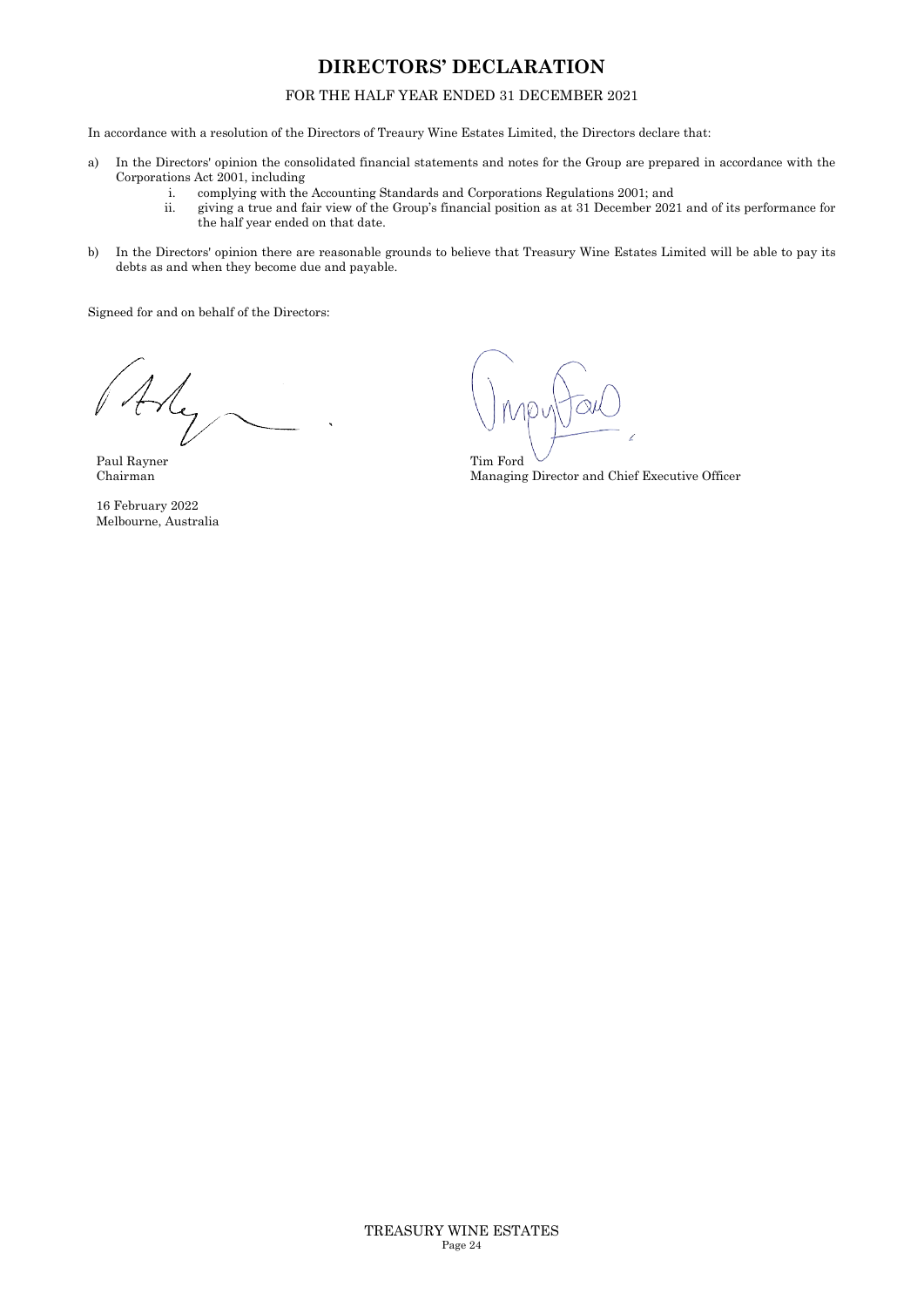

# Independent Auditor's Review Report

## To the shareholders of Treasury Wine Estates Limited

#### **Report on the Half-year Financial Report**

#### **Conclusion**

We have reviewed the accompanying *Half-year Financial Report* of Treasury Wine Estates Limited.

Based on our review, which is not an audit, we have not become aware of any matter that makes us believe that the Halfyear Financial Report of Treasury Wine Estates Limited does not comply with the *Corporations Act 2001*, including:

- giving a true and fair view of the *Group's* financial position as at 31 December 2021 and of its performance for the Half-year ended on that date; and
- complying with *Australian Accounting Standard AASB 134 Interim Financial Reporting* and the *Corporations Regulations 2001*.

The *Half-year Financial Report* comprises:

- Consolidated statement of financial position as at 31 December 2021
- Consolidated statement of profit or loss and other comprehensive income, Consolidated statement of changes in equity and Consolidated statement of cash flows for the Half-year ended on that date
- Notes 1 to 14 comprising a summary of significant accounting policies and other explanatory information
- The Directors' Declaration.

The *Group* comprises Treasury Wine Estates Limited (the Company) and the entities it controlled at the Half year's end or from time to time during the Half-year.

#### **Basis for Conclusion**

We conducted our review in accordance with ASRE 2410 *Review of a Financial Report Performed by the Independent Auditor of the Entity*. Our responsibilities are further described in the *Auditor's Responsibilities for the Review of the Financial Report* section of our report.

We are independent of the Group in accordance with the auditor independence requirements of the *Corporations Act 2001* and the ethical requirements of the *Accounting Professional and Ethical Standards Board's APES 110 Code of Ethics for Professional Accountants (including Independence Standards)* (the Code) that are relevant to our audit of the annual financial report in Australia. We have also fulfilled our other ethical responsibilities in accordance with these requirements.

KPMG, an Australian partnership and a member firm of the KPMG global organisation of independent member firms affiliated with KPMG International Limited, a private English company limited by guarantee. All rights reserved. The KPMG name and logo are trademarks used under license by the independent member firms of the KPMG global organisation. Liability limited by a scheme approved under Professional Standards Legislation.